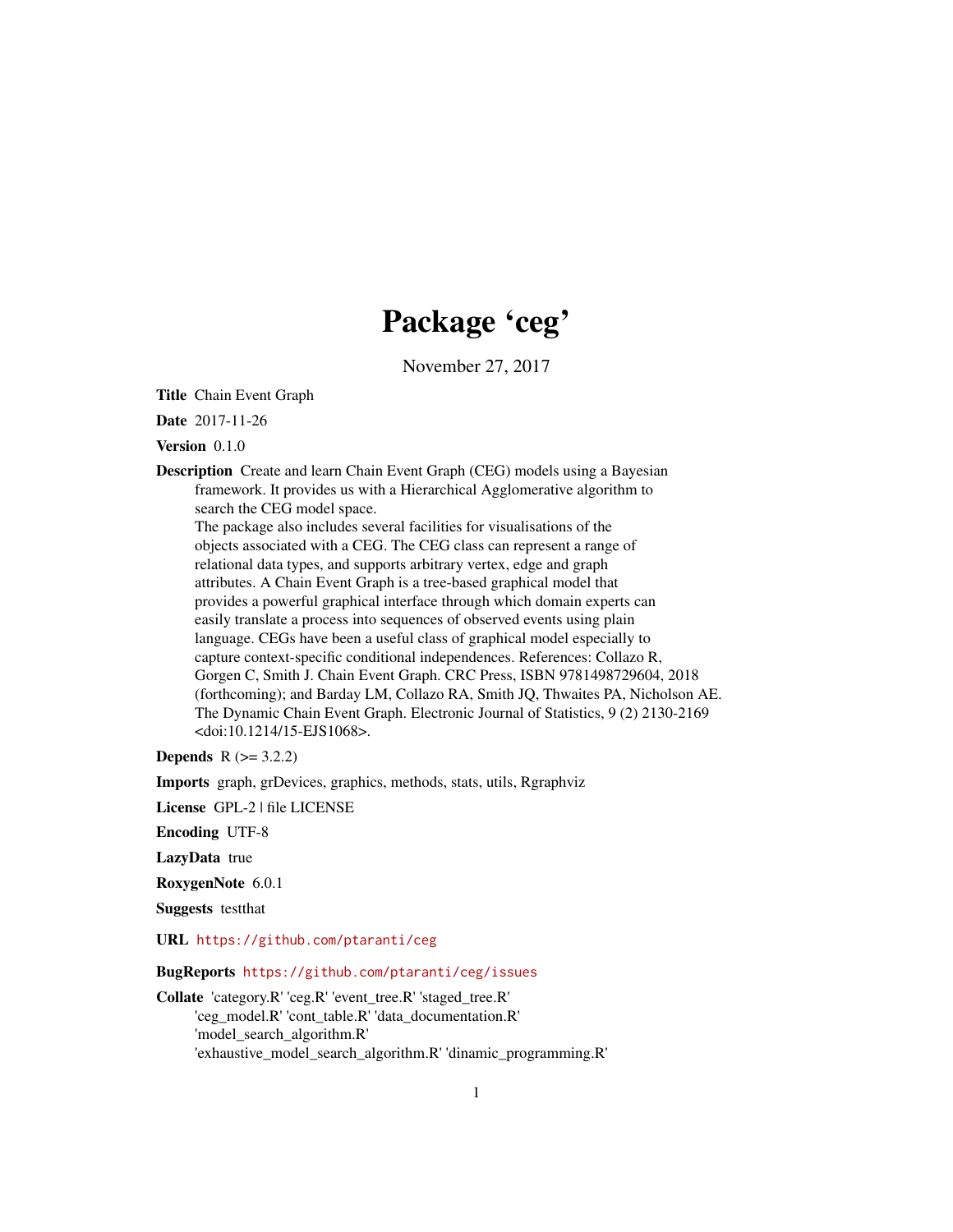'distribution\_of\_probability.R' 'dirchlet\_distribution.R' 'dirchlet\_mpnl\_distribution.R' 'heuristic\_model\_search\_algorithm.R' 'lib\_funtions.R' 'multinomial\_distribution.R' 'oahc.R' 'posterior\_distribution.R' 'prior\_distribution.R' 'stratified\_event\_tree.R' 'stratified\_staged\_tree.R' 'stratified\_ceg\_model.R' 'variable.R'

### NeedsCompilation no

Author Rodrigo Collazo [aut], Pier Taranti [aut, cre]

Maintainer Pier Taranti <ptaranti@gmail.com>

Repository CRAN

Date/Publication 2017-11-27 12:44:01 UTC

# R topics documented:

| 3              |
|----------------|
| $\overline{4}$ |
| 5              |
| 5              |
| 6              |
| 6              |
| $\overline{7}$ |
| 8              |
| 8              |
| 9              |
| 9              |
| 10             |
| 10             |
| 10             |
| 11             |
| 11             |
| 12             |
| 12             |
| 12             |
| 13             |
| 13             |
| 13             |
| 14             |
| 14             |
| 15             |
| 15             |
| 15             |
| 16             |
| 17             |
| 17             |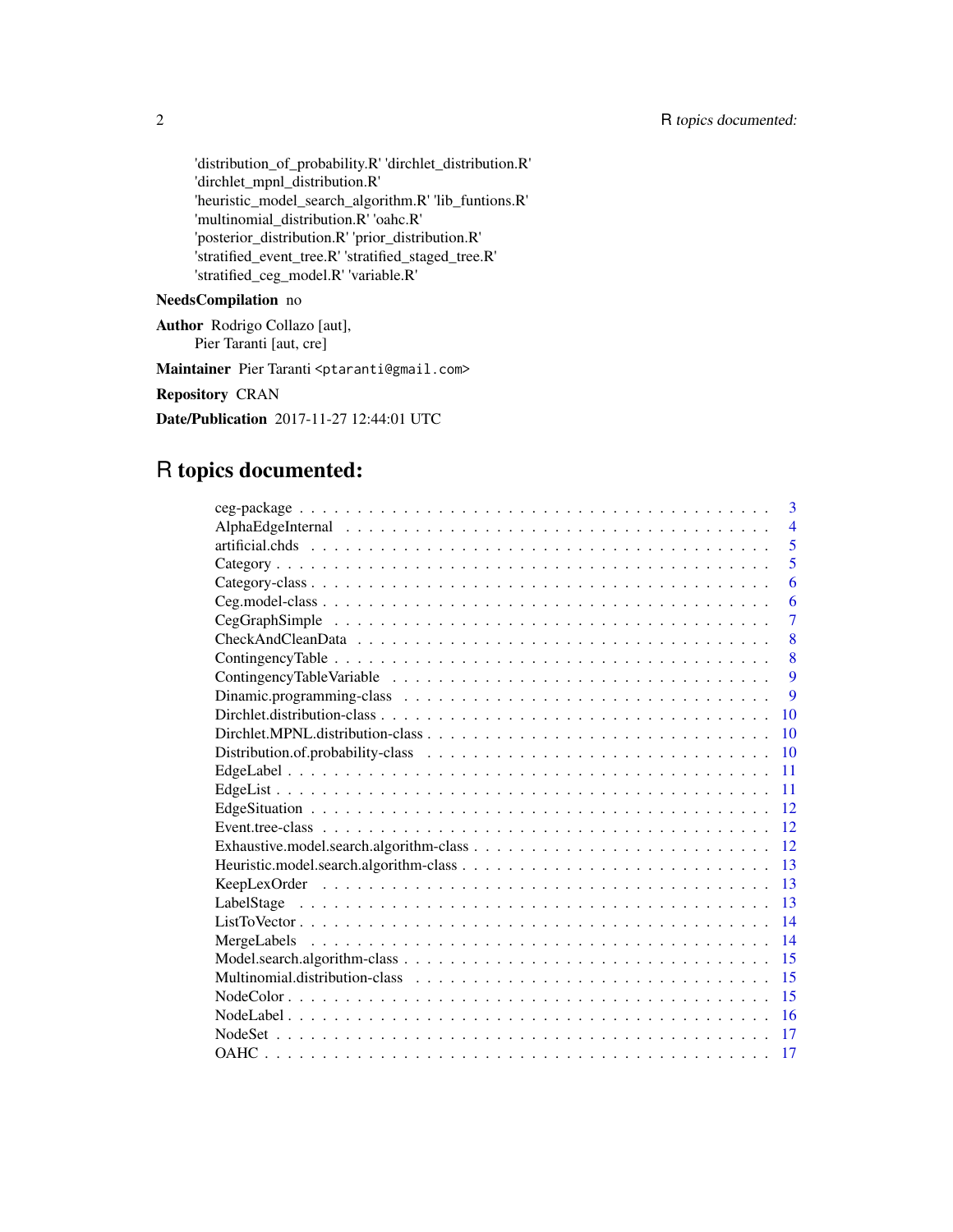<span id="page-2-0"></span>

|       |                          | 18  |
|-------|--------------------------|-----|
|       | <b>PairwisePosition</b>  | 18  |
|       |                          | 19  |
|       |                          | 19  |
|       |                          | 20  |
|       |                          | 21  |
|       |                          | 21  |
|       |                          | 22  |
|       |                          | 22. |
|       | Prior distribution-class | 23  |
|       | PriorDistribution        | 23  |
|       |                          | 24  |
|       | scm                      | 24  |
|       |                          | 25  |
|       |                          | 25  |
|       | sst                      | 26  |
|       |                          | 26  |
|       |                          | 26  |
|       |                          | 27  |
|       |                          | 27  |
|       |                          | 28  |
|       |                          | 29  |
|       |                          | 30  |
|       |                          | 31  |
|       |                          | 32  |
|       |                          | 32  |
|       |                          | 33  |
|       |                          | 34  |
|       |                          | 34  |
| Index |                          | 35  |

ceg-package *Chain Event Graph (ceg)*

#### Description

This package has functionalities that allow us to create and learn Chain Event Graph (CEG) models using a Bayesian framework. It provides us with a Hierarchical Agglomerative algorithm to search the CEG model space.

### Details

The package also includes several facilities for visualisations of the objects associated with a CEG. The CEG class can represent a range of relational data types, and supports arbitrary vertex, edge and graph attributes. A Chain Event Graph is a tree-based graphical model that provides a powerful graphical interface through which domain experts can easily translate a process into sequences of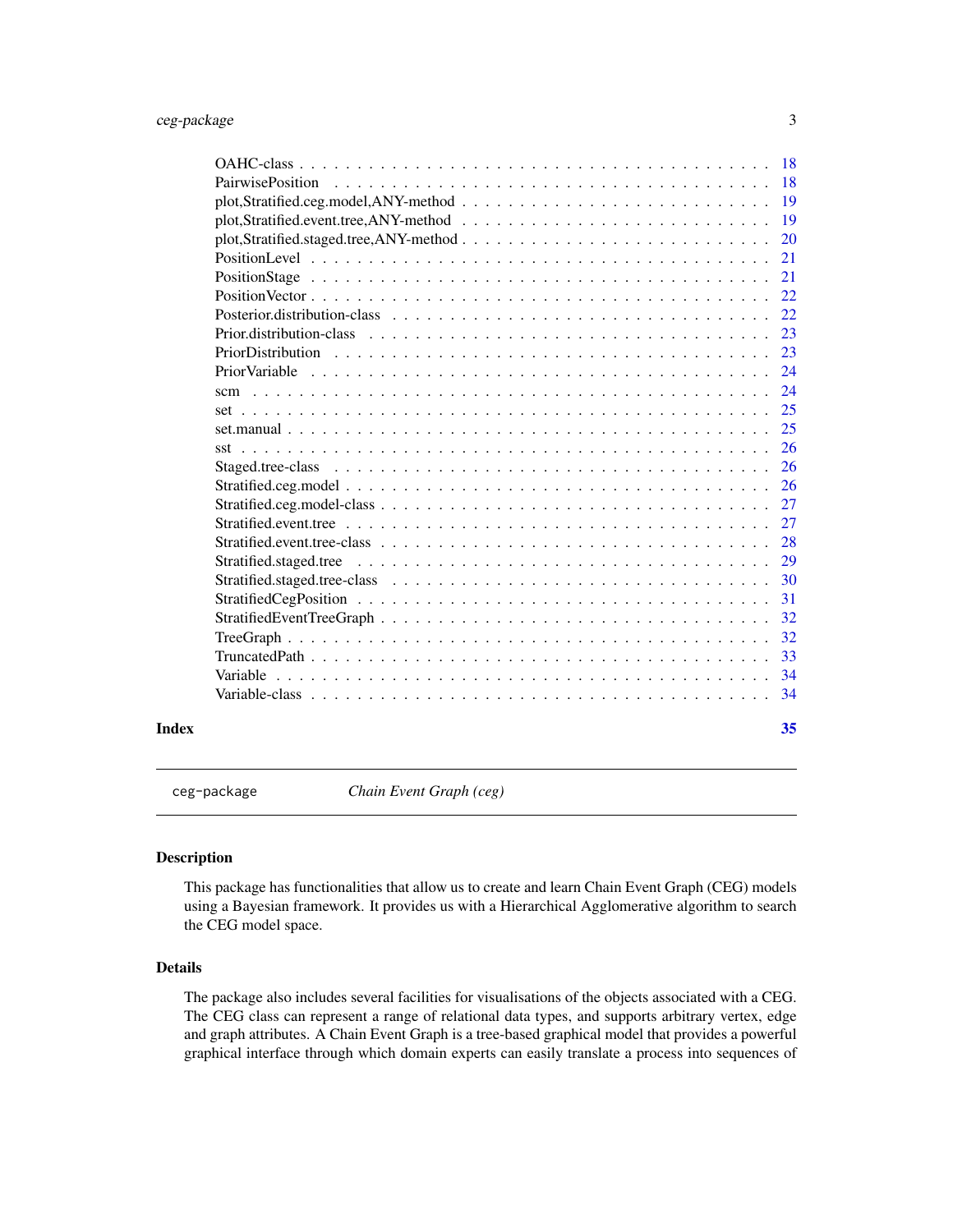<span id="page-3-0"></span>observed events using plain language. CEGs have been a useful class of graphical model especially to capture context-specific conditional independences.

Currently, ceg provides implementation to support the stratified family, the user will use the following classes:

- Stratified.ceg.model
- Stratified.staged.tree
- Stratified.event.tree

These classes are implemented as S4 classes and have constructor methods with the same name as the class. A plot method is also provided.

#### Author(s)

Maintainer: Pier Taranti <ptaranti@gmail.com>

Authors:

• Rodrigo Collazo <rodrigocollazo@gmail.com>

### See Also

Useful links:

- <https://github.com/ptaranti/ceg>
- Report bugs at <https://github.com/ptaranti/ceg/issues>

AlphaEdgeInternal *AlphaEdgeInternal*

### Description

AlphaEdgeInternal yields a possible objective prior distribution for each situation associated with a particular variable in the event tree.

#### Usage

AlphaEdgeInternal(level, stratified.event.tree, alpha)

### Arguments

| level | numeric - It indicates the level in the event tree.                                  |
|-------|--------------------------------------------------------------------------------------|
|       | stratified.event.tree                                                                |
|       | Stratified.event.tree - S4 object that represents an event tree.                     |
| alpha | numeric - It plays a role of a phantom sample to construct the prior probability     |
|       | distribution of a situation associated with a particular variable in the event tree. |

### Value

"vector" - Dirichlet hyperparameter vector of a situation associated with a particular variable.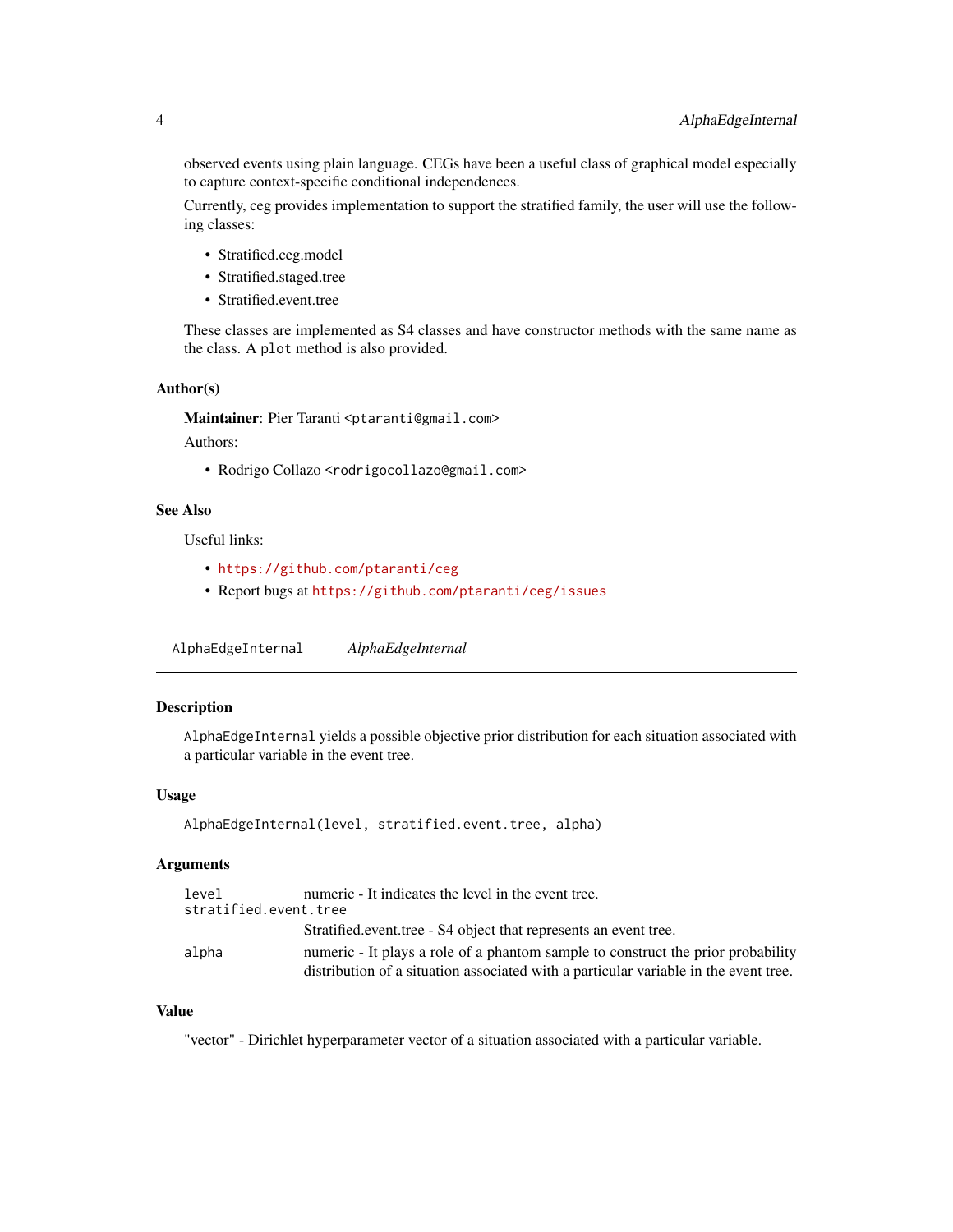<span id="page-4-0"></span>artificial.chds *test dataset - artificial.chds.*

### Description

A dataset with dummy data, based on Child Health and Development Studies (CHDS).

#### Usage

data(artificial.chds)

### Format

a data.frame with 1500 rows and 4 categorical variables. The variables names and values are compliant with CHDS, but the values are randomly filled.

Social High, Low

Economic High, Low

Event High, Average, Low

Admission No, Yes

#### Examples

data(artificial.chds)

<span id="page-4-1"></span>Category *Category(label)*

#### Description

Category(label) is a function that act as constructor to Category S4 object. Category S4 class contains a single slot with the category labels. It is used to construct S4 Variable objects, which, in turn, aim at being parameters in Stratified.event.tree objects manual constructions.

#### Usage

Category(label)

### Arguments

label caracter, the category name

### Value

a [Category](#page-4-1) S4 object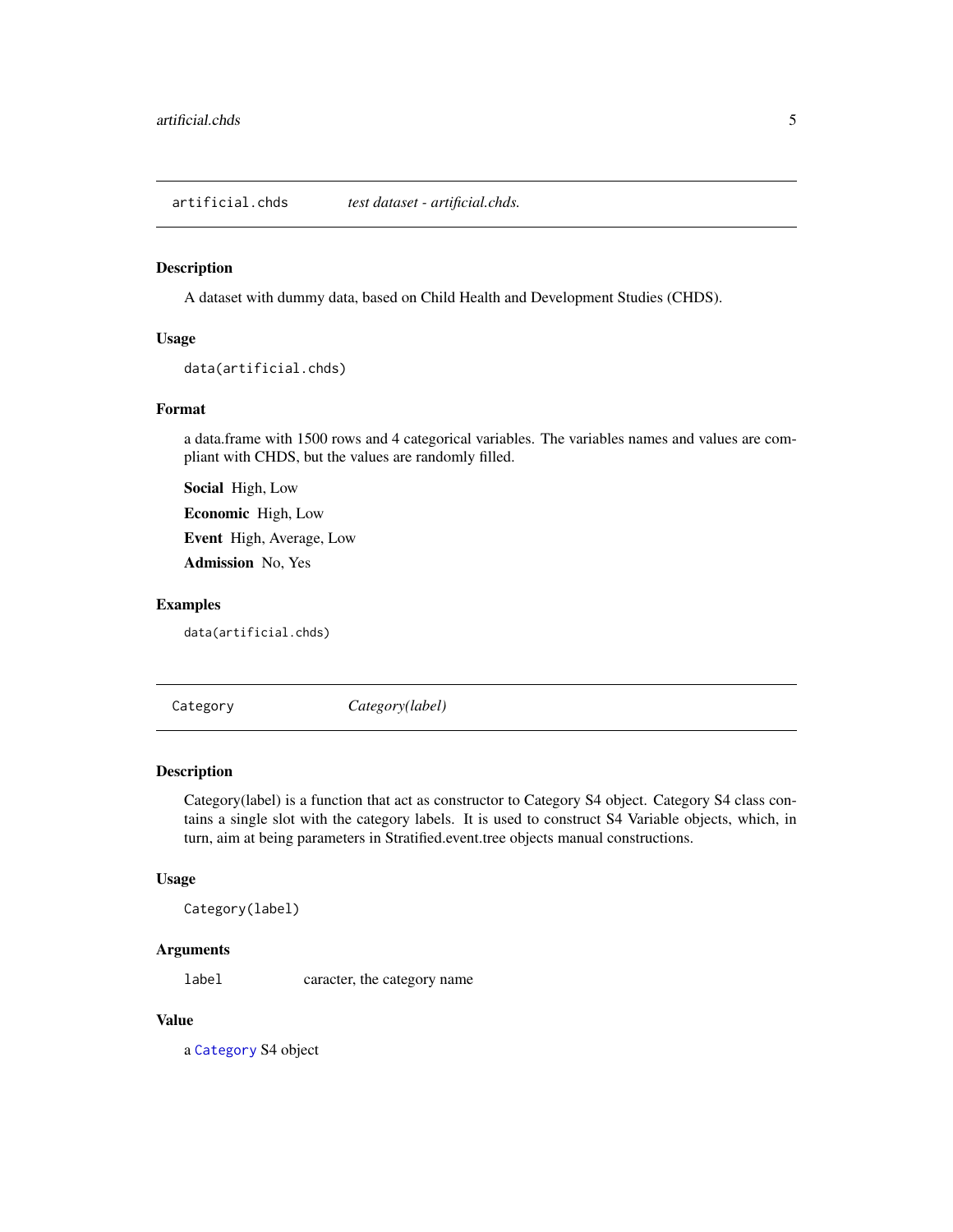### Examples

cat <- Category("category.name")

```
Category("category.name2")
```
Category-class *Category S4 Class*

## Description

Category S4 class contains a single slot with the category label. It is used to construct Stratified.event.tree objects.

#### Slots

label character

Ceg.model-class *Ceg.model S4 class*

### Description

Ceg.model is a S4 class whose objects represent a Chain-Event Graph (CEG) model, which is composed by a Staged Tree object and its corresponding staged structure.

### Slots

staged.tree Staged.tree S4 object

position list

<span id="page-5-0"></span>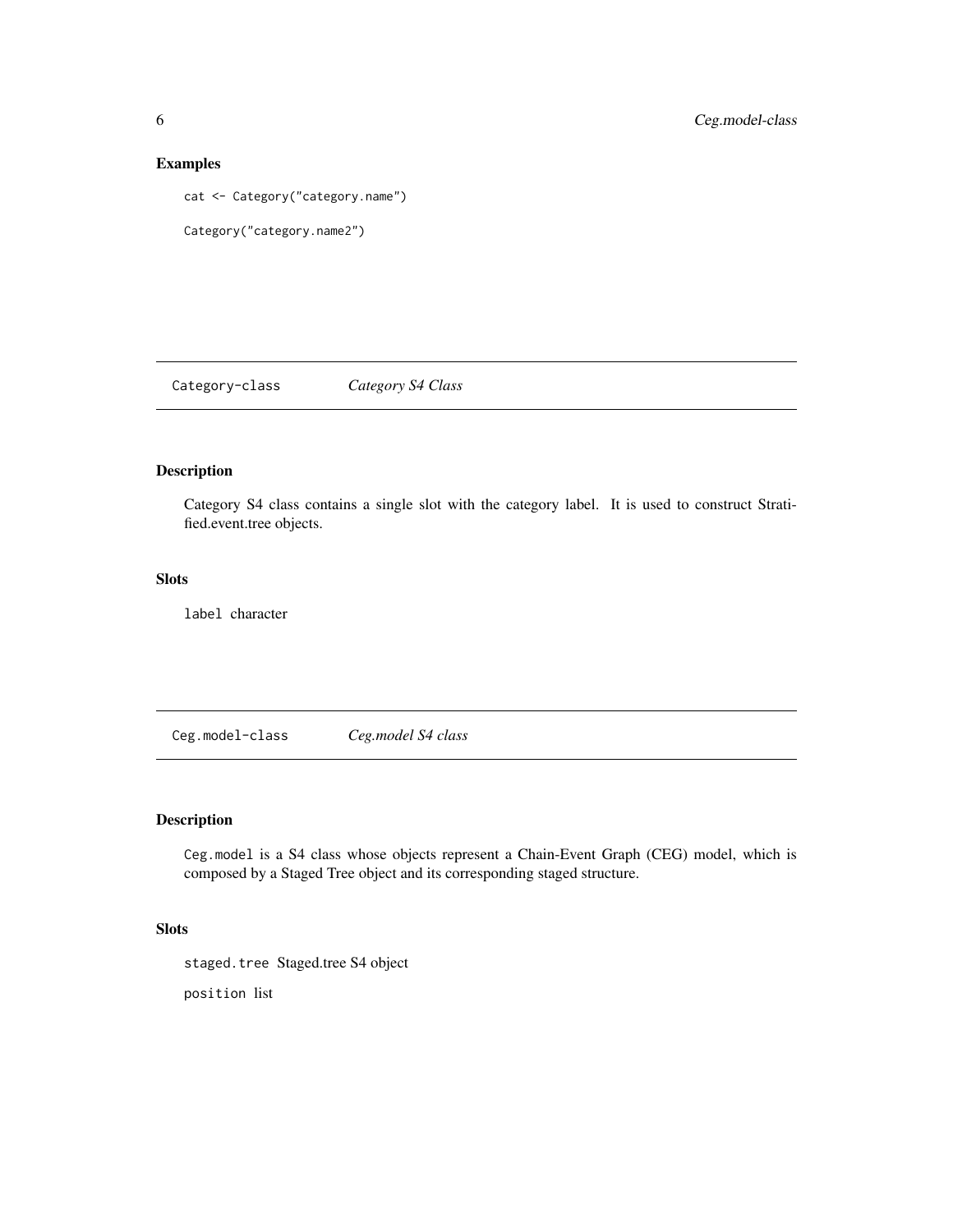<span id="page-6-0"></span>CegGraphSimple *CegGraphSimple*

### Description

Simple ceg structure to be ploted in RGraphviz. This function yields a data structure corresponding a simplified CEG to be plotted using the package Rgraphviz.

#### Usage

```
CegGraphSimple(stratified.event.tree, position, range.color = 1)
```
#### Arguments

| stratified.event.tree |                                                                                                              |
|-----------------------|--------------------------------------------------------------------------------------------------------------|
|                       | stratified.event.tree S4 object                                                                              |
| position              | list an object ceg.position.                                                                                 |
| range.color           | numeric it chooses the palette. If 1, it is used a 8-color palette. If 2, it is used a<br>501-color palette. |

### Value

list

- \$node node attributes
- \$node\$nodes (vector) set of positions.
- node\$variable (vector) it identifies the variable asscoiated with each position.
- node\$color (vector) color of each position. All positions coincident with a stage are depicted in white.
- \$edge edge attributes
- \$edge\$edges (list) set of list that emanates from each position.
- edge\$label (vector) position labels.
- weight (vector) edge weight.

### Note

This function mitigates a limitation from Rgraphviz, which does not support plotting multiple edges between two nodes presenting the correct edge label for each one. The decision was to merge all edges in one, and presenting all labels in this resulting edge.#' This approach is temporary and not ideal, since the ceg is no more a multi-graph. However, the authors did not find a graphical package which provides the needed plotting features. Contributions are wellcomed.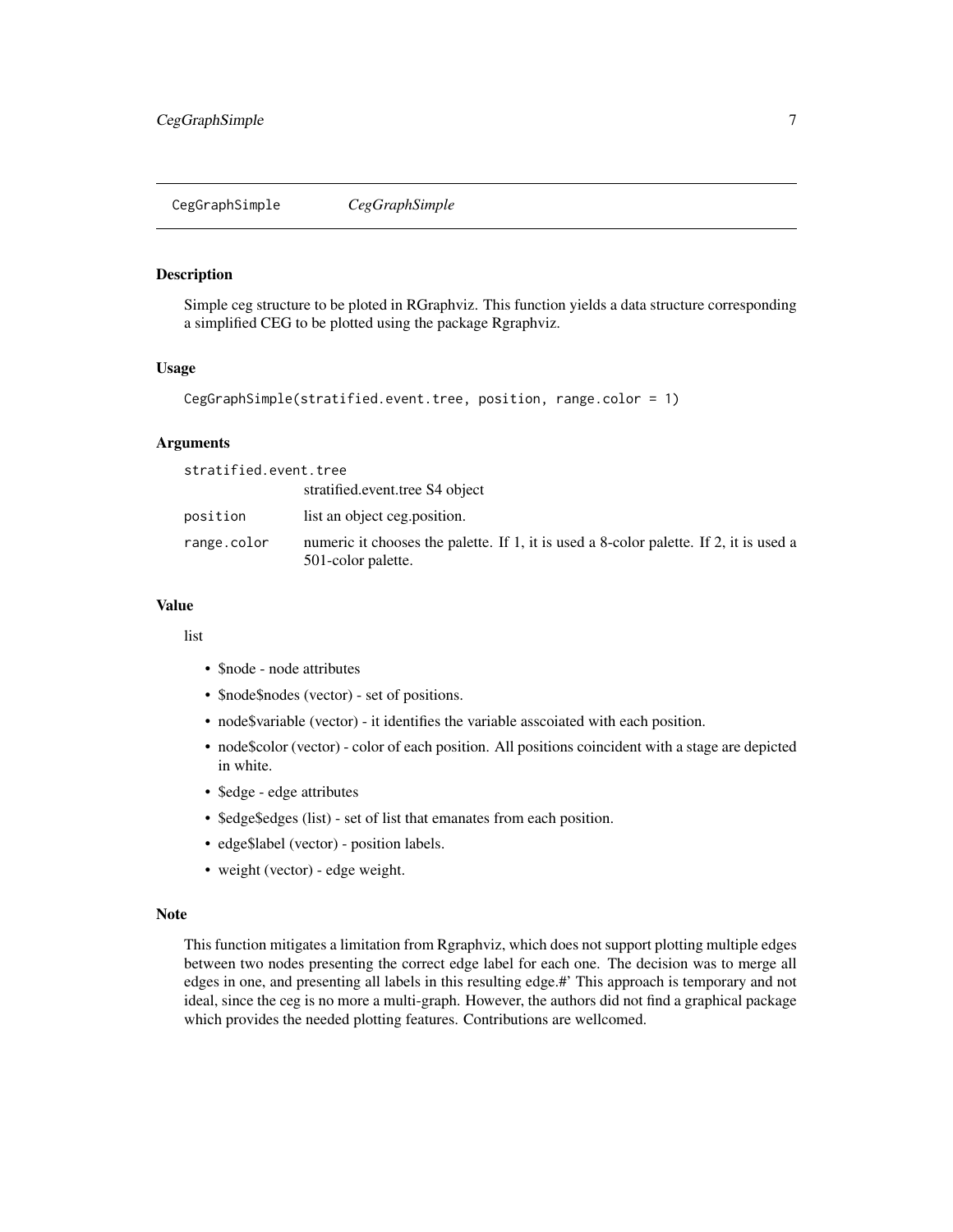<span id="page-7-0"></span>CheckAndCleanData *CheckAndCleanData*

#### **Description**

RemoveRowsWithNAandVoid remove all rows with NA and void ("") values data from a data.frame

#### Usage

CheckAndCleanData(data.frame)

#### Arguments

data.frame a data frame to be used to create stratified event/staged trees

### Value

data.frame with no void or NA values.

ContingencyTable *ContingencyTable*

#### Description

This function creates the contigency tables associated with each variable in the event tree.

#### Usage

ContingencyTable(data, stratified.event.tree)

#### Arguments

data data.frame whose columns depict variables and rows correspond to units that are observed in the system

stratified.event.tree

Stratified.event.tree S4 object

### Value

a list of matrices that represent the contigency tables associated with each variable in the event tree. The matrix corresponding to a particular variable presents the counts of each combination of the categories of the variables that precede it in the event tree according to its categories. The combinations of the categories of the upstream variables are displayed on the rows and represent the situations associated with the target variable. The categories of the target variable are represented on the columns and corresponds to each event that can unfold from a situation associated with the target variable.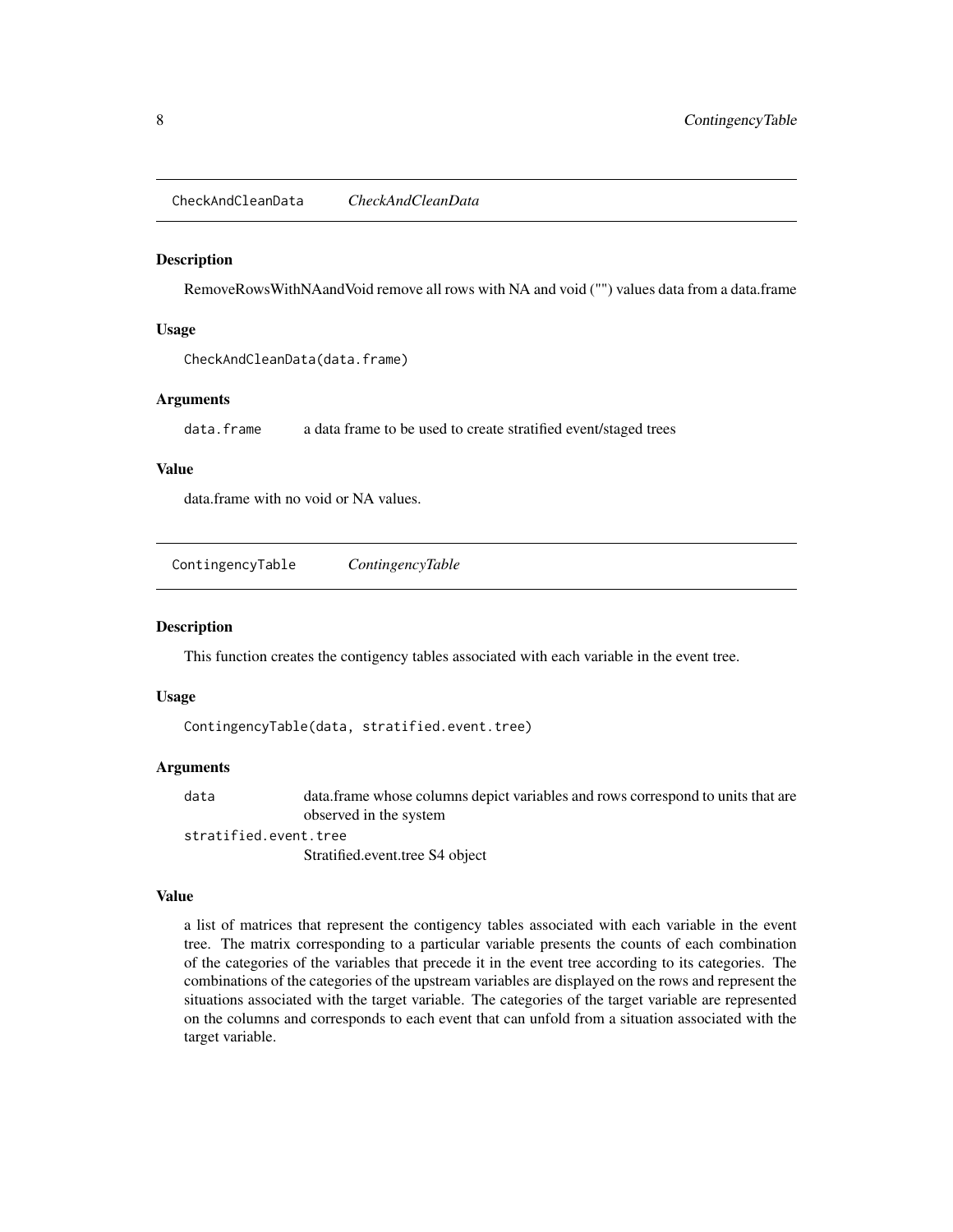<span id="page-8-0"></span>ContingencyTableVariable

*ContingencyTableVariable*

#### Description

This function calculates the contigency table associated with a specific variable.

### Usage

```
ContingencyTableVariable(variable, data, stratified.event.tree)
```
### Arguments

| variable              | numeric                                                                                                   |
|-----------------------|-----------------------------------------------------------------------------------------------------------|
| data                  | data frame whose columns depict variables and rows correspond to units that are<br>observed in the system |
| stratified.event.tree |                                                                                                           |
|                       | Stratified.event.tree S4 object                                                                           |

### Value

a matrix that presents the counts of each combination of the categories of the variables that precede the target variable in the event tree according to the categories of the target variable. The combinations of the categories of the upstream variables are displayed on the rows and represents a situation associated with the target variable. The categories of the target variable are represented on the columns and corresponds to each event that can unfold from a situation associated with the target variable.

Dinamic.programming-class

*Dinamic.programming S4 Class*

### Description

Dinamic.programming S4 Class

#### Note

Inserted fot future use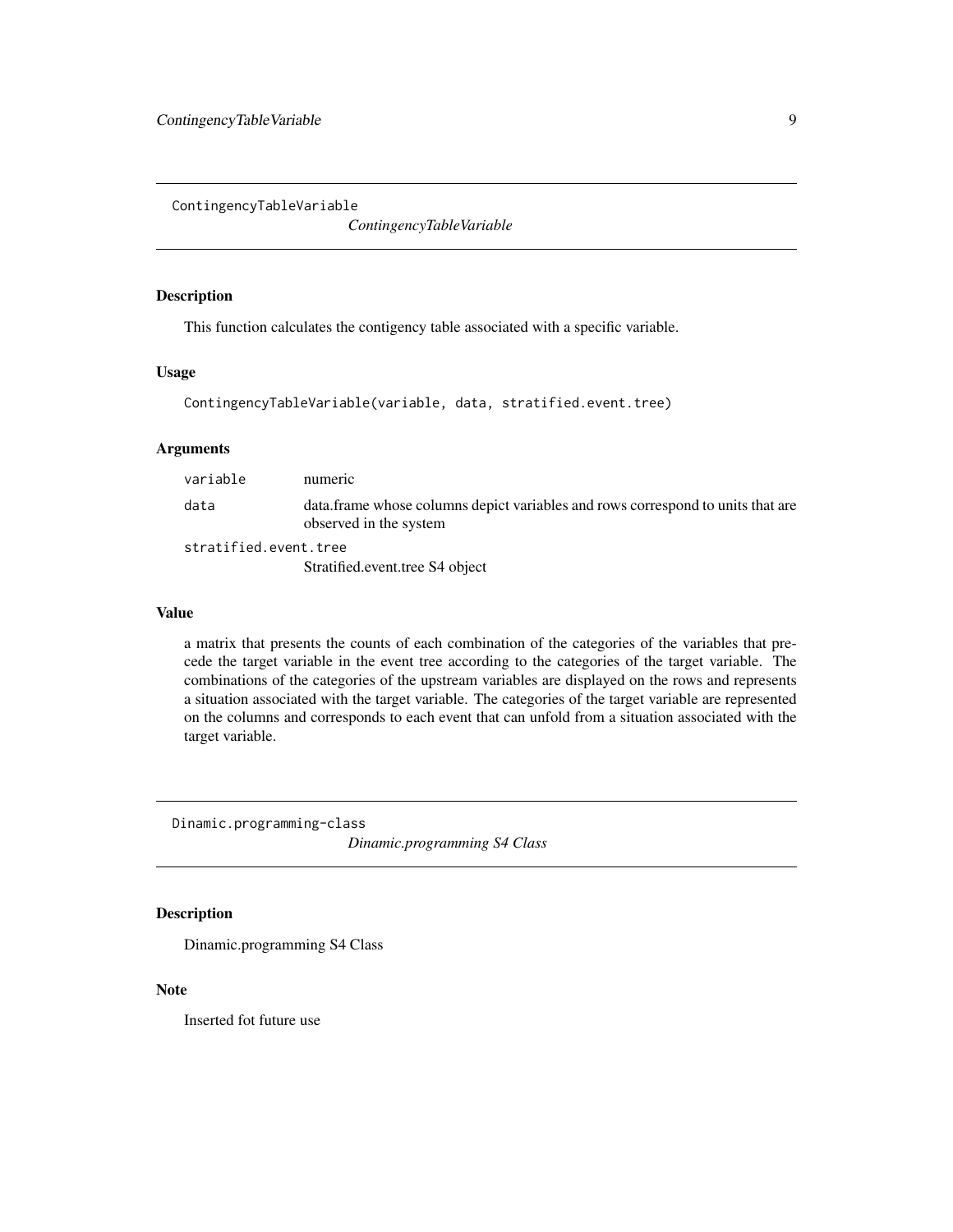<span id="page-9-0"></span>Dirchlet.distribution-class

*Dirchlet.distribution*

### Description

Dirchlet.distribution

### Slots

score numeric.

cluster list.

Dirchlet.MPNL.distribution-class *Dirchlet.MPNL.distribution*

### Description

Dirchlet.MPNL.distribution

### Slots

score numeric. cluster list.

Distribution.of.probability-class *Distribution.of.probability S4 Class*

### Description

Distribution.of.probability S4 Class

### Slots

score numeric.

cluster list.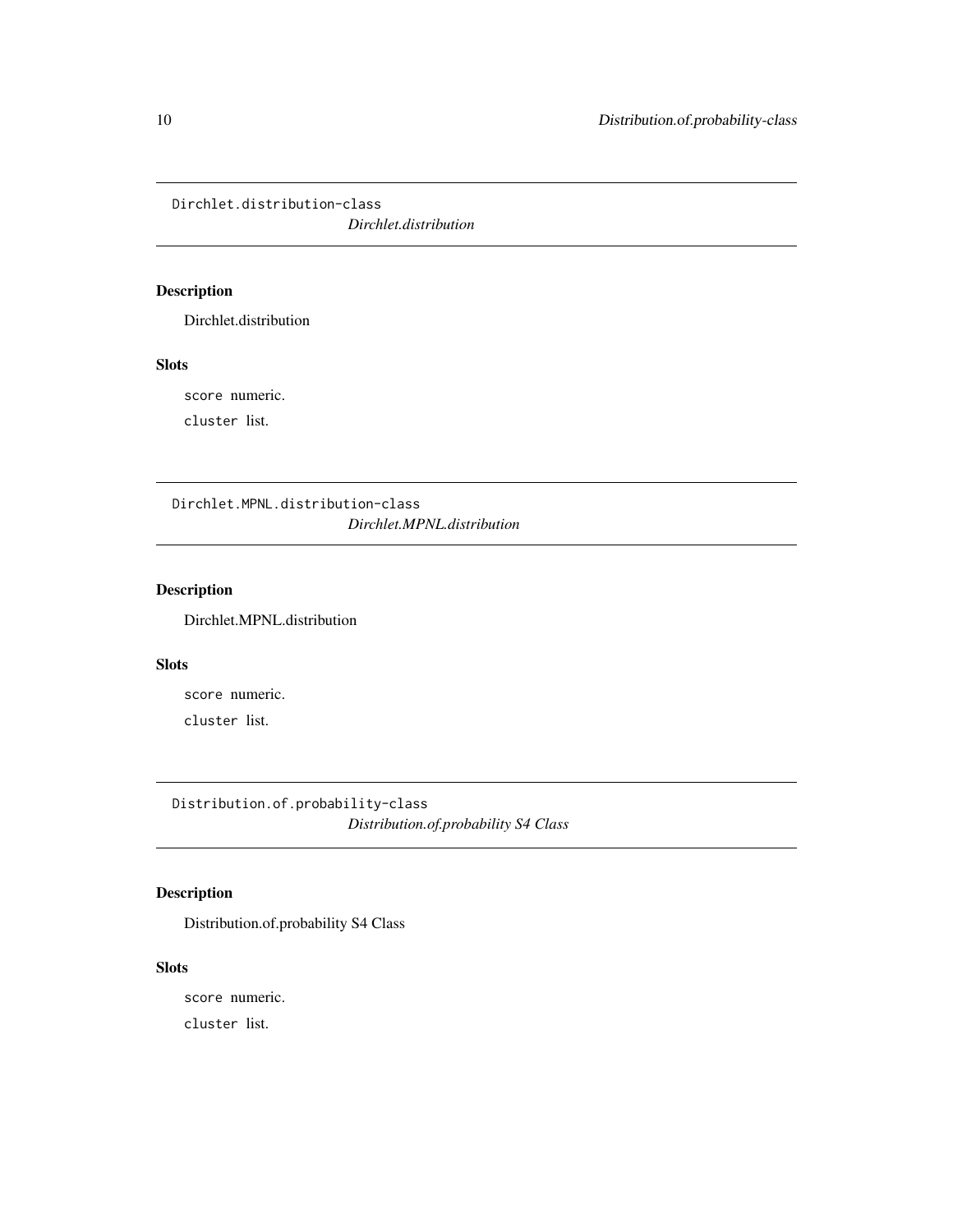<span id="page-10-0"></span>EdgeLabel *EdgeLabel*

### Description

This function yields the edge labels. The edges are labeled accordingly the original data provided.

### Usage

EdgeLabel(num.variable, num.situation, label)

### Arguments

|       | num. variable numeric - number of variables.                                                                   |
|-------|----------------------------------------------------------------------------------------------------------------|
|       | num situation vector - number of stages associated with each variable.                                         |
| label | list of vectors - each component is a vector that contains the event names asso-<br>ciated with each variable. |

### Value

vector - edge labels

| EdgeList | EdgeList |
|----------|----------|
|          |          |

### Description

Function EdgeList genereates the list of edges of an event tree.

#### Usage

```
EdgeList(stratified.event.tree, node)
```
#### Arguments

stratified.event.tree Stratified.event.tree S4 object node (vector) - an object generated by the function node.list

### Value

list of lists - each list component is a vector that represents the edges that emanate from a vertice.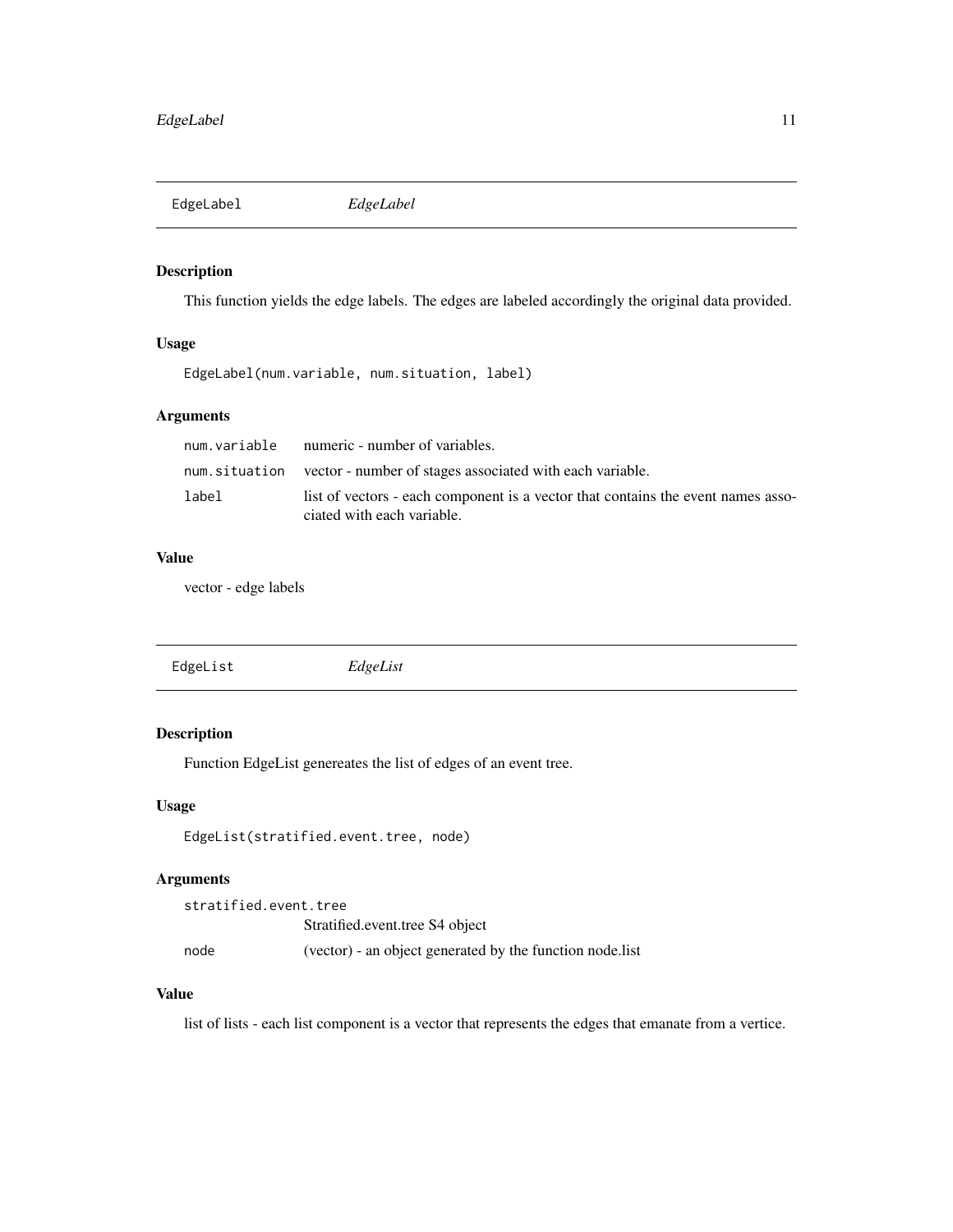<span id="page-11-0"></span>EdgeSituation *EdgeSituation*

### Description

EdgeSituation identifies the edges from a situation (node). This function identifies the edges that emanate from a particular situation in an EventTree.

#### Usage

EdgeSituation(situation, start.situation, num.category)

### Arguments

| situation       | numeric - it identifies the target situation whose emanating edges are our inter-<br>esting. |
|-----------------|----------------------------------------------------------------------------------------------|
| start.situation |                                                                                              |
|                 | vector - it identifies the situation that begins a new level.                                |
| num.category    | vector - it identifies the number of edges that emanate from situations in each<br>level.    |

### Value

list of lists - each list component is a vector that represents the edges that emanate from a vertice.

Event.tree-class *Event.tree S4 object*

### Description

Event.tree S4 object

Exhaustive.model.search.algorithm-class *Exhaustive.model.search.algorithm S4 Class*

## Description

Exhaustive.model.search.algorithm S4 Class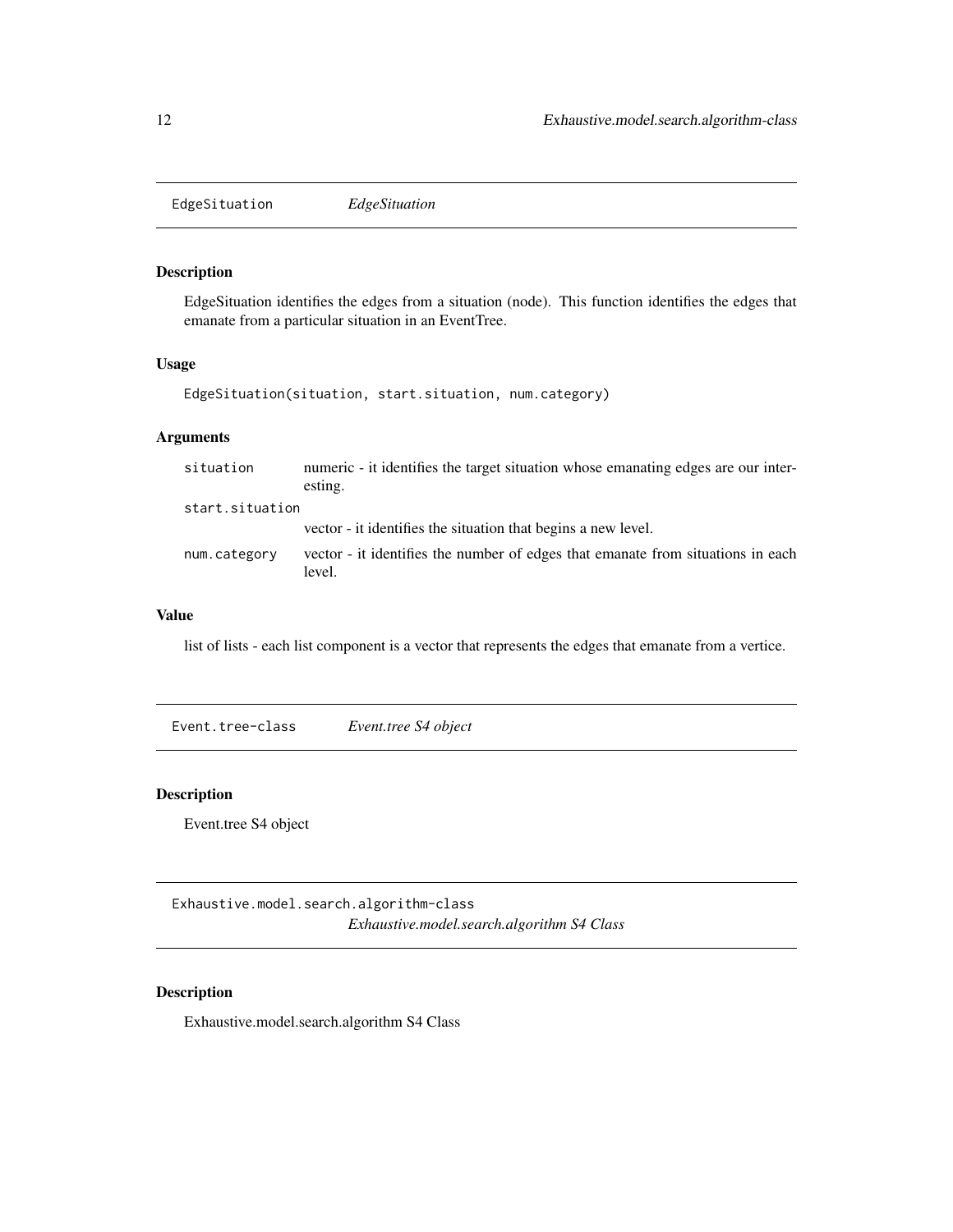<span id="page-12-0"></span>Heuristic.model.search.algorithm-class *Heuristic.model.search.algorithm*

### Description

Heuristic.model.search.algorithm

KeepLexOrder *KeepLexOrder*

### Description

This function keep a lexicographical order of a vector

#### Usage

KeepLexOrder(ref, order.vector, score.vector)

### Arguments

| ref          | numeric |
|--------------|---------|
| order vector | vector  |
| score vector | vector  |

```
LabelStage LabelStage
```
### Description

This function identifies the edges arriving at the target level for paths that exist from the root node to each situation in the event tree that are in levels greater than the target level.

### Usage

```
LabelStage(k, num.variable, num.situation, label.category, num.category)
```
### Arguments

| k                     | numeric                |
|-----------------------|------------------------|
| num.variable numeric  |                        |
| num.situation numeric |                        |
| label.category list   |                        |
| num.category          | list                   |
|                       | @return label a vector |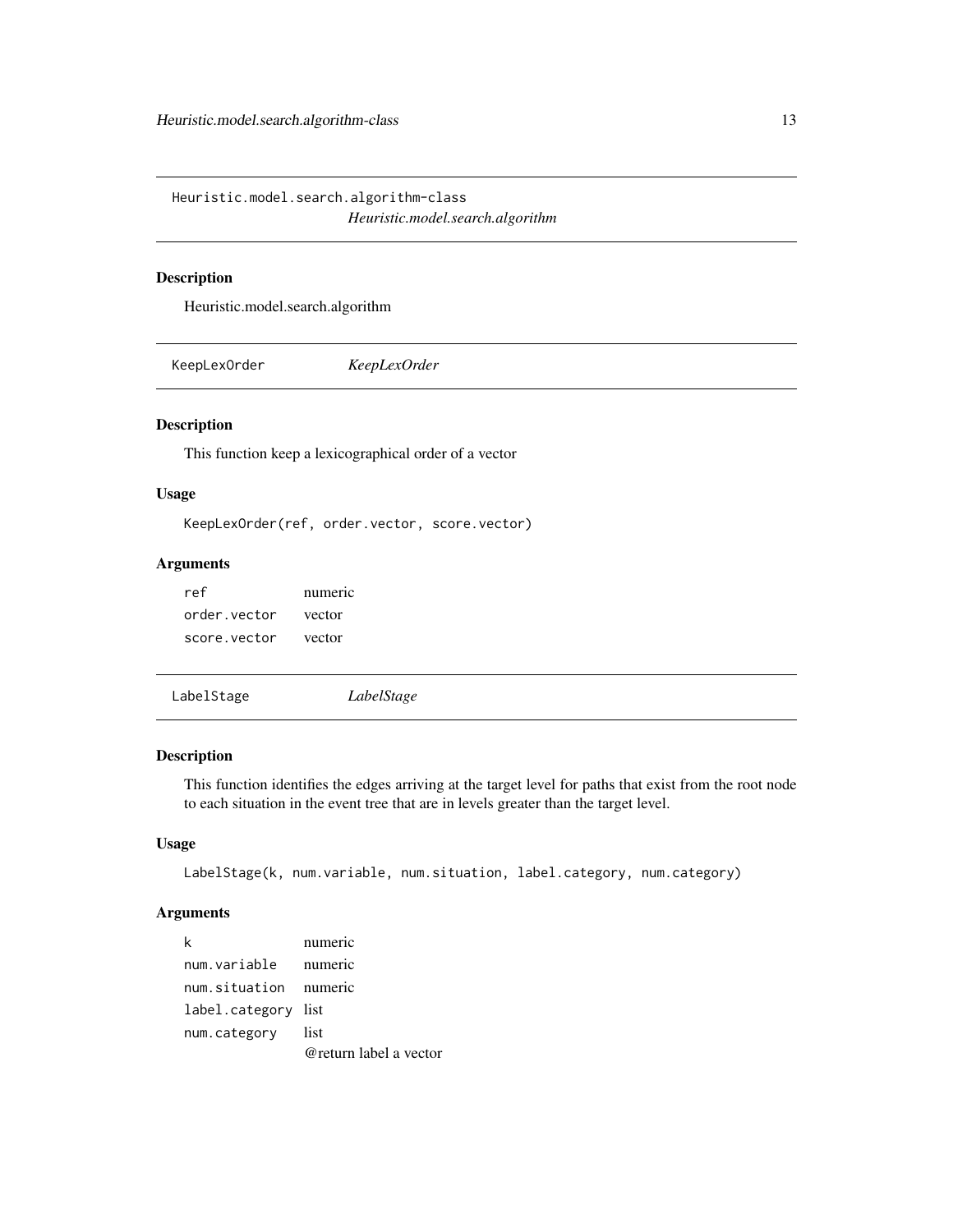### <span id="page-13-0"></span>See Also

[TruncatedPath](#page-32-1)

ListToVector *ListToVector*

### Description

This function change a list of vectors in a vector.

### Usage

ListToVector(x, n)

### Arguments

| x | list of vectors |
|---|-----------------|
| n | numeric         |

### Value

vector

MergeLabels *MergeLabels*

### Description

Merge labels of multiple edges in order to plot them all.

### Usage

```
MergeLabels(edge.list, edge, level)
```
### Arguments

| edge.list | vector list of positions that a children of a specific position v1.                 |
|-----------|-------------------------------------------------------------------------------------|
| edge      | numeric a particular children "edge" of a specific position v1                      |
| level     | vector labels of classes corrresponding to the variable associated with a position. |

## Value

list merged labels associated with a specific position v1.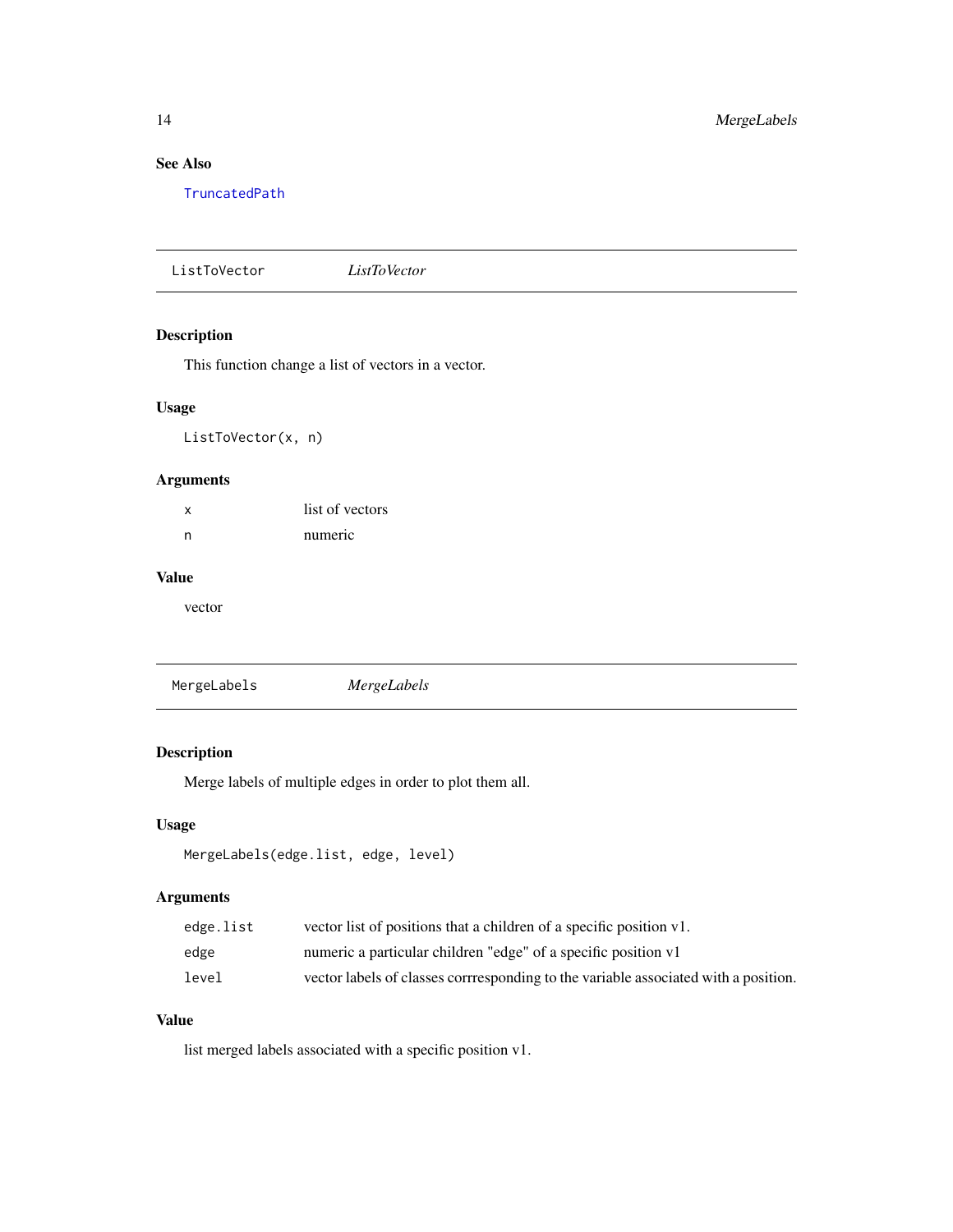### <span id="page-14-0"></span>Note

This function mitigates a limitation from Rgraphviz, since it is not possible to plot multiple edges between two nodes presenting the correct edge label for each one. The authors did not find a graphical package providing this capability. Contributions are wellcomed.

Model.search.algorithm-class *Model.search.algorithm*

#### Description

Model.search.algorithm

Multinomial.distribution-class *Multinomial.distribution*

#### Description

Multinomial.distribution

### Slots

score numeric.

cluster list.

NodeColor *NodeColor*

### Description

This function yields the node colors.

### Usage

```
NodeColor(num.variable, num.situation, num.category, stage.structure,
  range.color)
```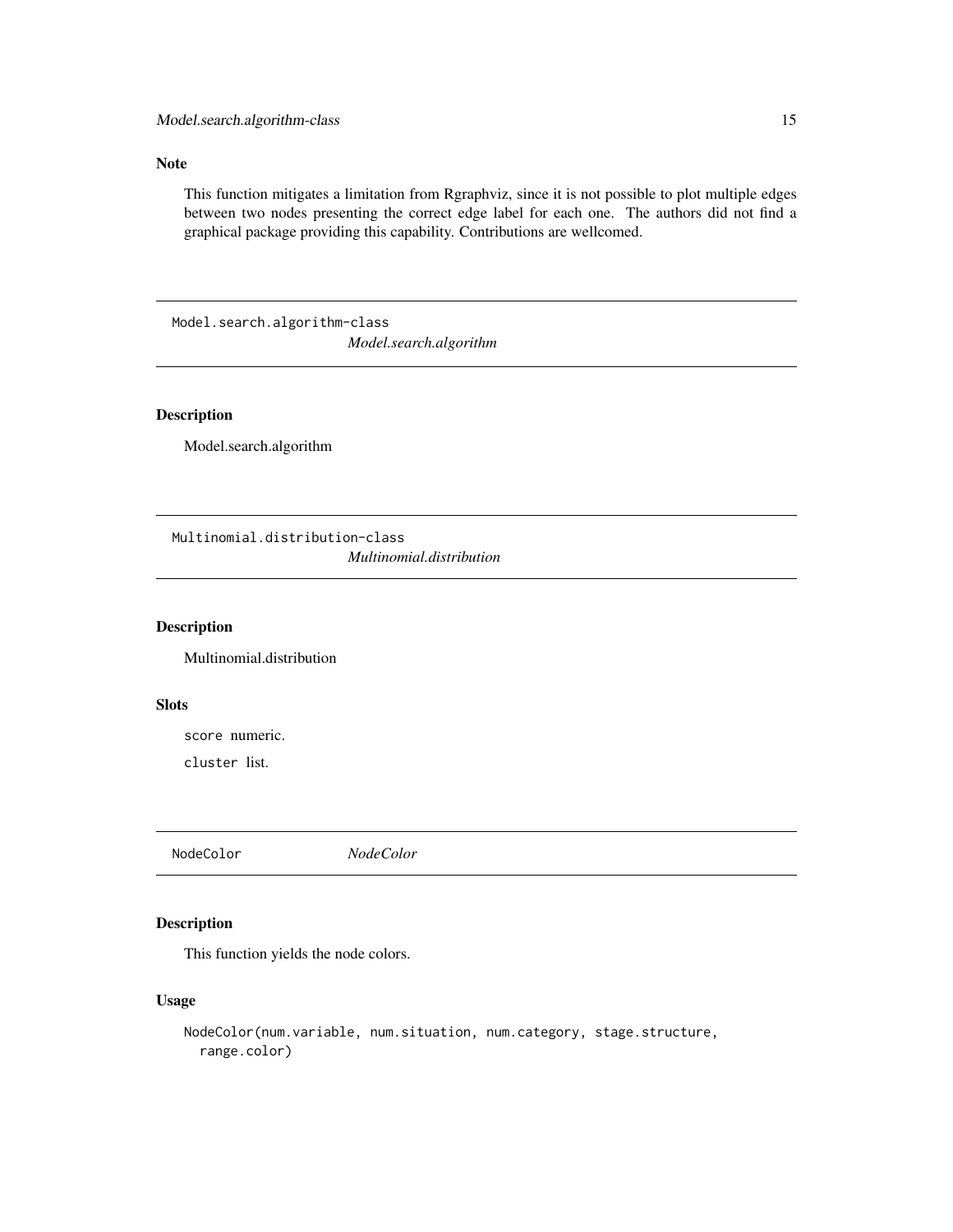### Arguments

| num.variable    | (numeric) - number of variables.                                                                                 |  |
|-----------------|------------------------------------------------------------------------------------------------------------------|--|
| num.situation   | (vector) - number of stages associated with each variable.                                                       |  |
| num.category    | (vector) - it identifies the number of edges that emanate from situations in each<br>level.                      |  |
| stage.structure |                                                                                                                  |  |
|                 | list with two components:                                                                                        |  |
|                 | • numeric - score associated with a level                                                                        |  |
|                 | • list of vectors - stage structure                                                                              |  |
| range.color     | (numeric) - it chooses the palette. If 1, it is used a 8-color palette. If 2, it is used<br>a 501-color palette. |  |

### Value

vector - node colors

NodeLabel *NodeLabel*

### Description

This function yields the node labels. The nodes are labeled accordingly, to indicate diferente positions.

### Usage

NodeLabel(num.variable, num.situation, num.category, label)

### Arguments

|               | num.variable numeric - number of variables.                                                                    |
|---------------|----------------------------------------------------------------------------------------------------------------|
| num.situation | vector - number of stages associated with each variable.                                                       |
| num.category  | vector - it identifies the number of edges that emanate from situations in each<br>level.                      |
| label         | list of vectors - each component is a vector that contains the event names asso-<br>ciated with each variable. |

### Value

vector - node labels

<span id="page-15-0"></span>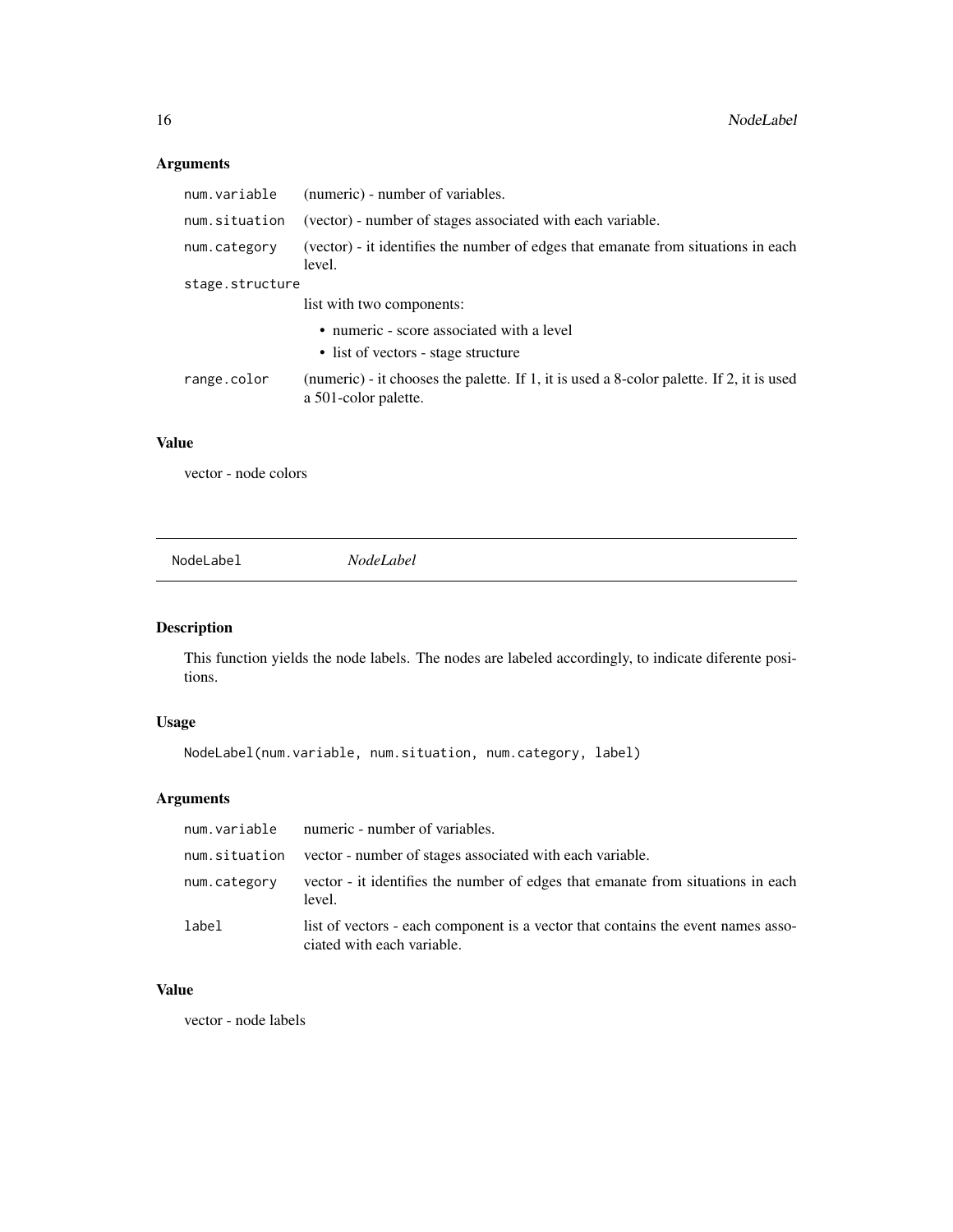<span id="page-16-0"></span>NodeSet *NodeSet*

### Description

This function genereates the nodes of an event tree.

#### Usage

NodeSet(tree)

#### **Arguments**

tree Event.tree S4 object

#### Value

vector

OAHC *OAHC Constructor*

### Description

This function calculates the best stage configuration of a hyperstage associated with a specific variable of time-slice  $t_0$  or  $t_k$ ,  $k>=1$ , using the oahc algorithm (oahc - Optimised Agglomerative Hierarchical Clustering)

#### Usage

OAHC(level, prior.distribution, contingency.table, tree)

### Arguments

level numeric - level under optimisation prior.distribution (list of matrices) - see function prior.distribution contingency.table (list of matrices) - see function ContingencyTable tree an object 'Event.tree'

### Value

a OAHC S4 object

### See Also

SingleScore, PairwiseScore, SingleReorder, NaReorder, KeepLexOrder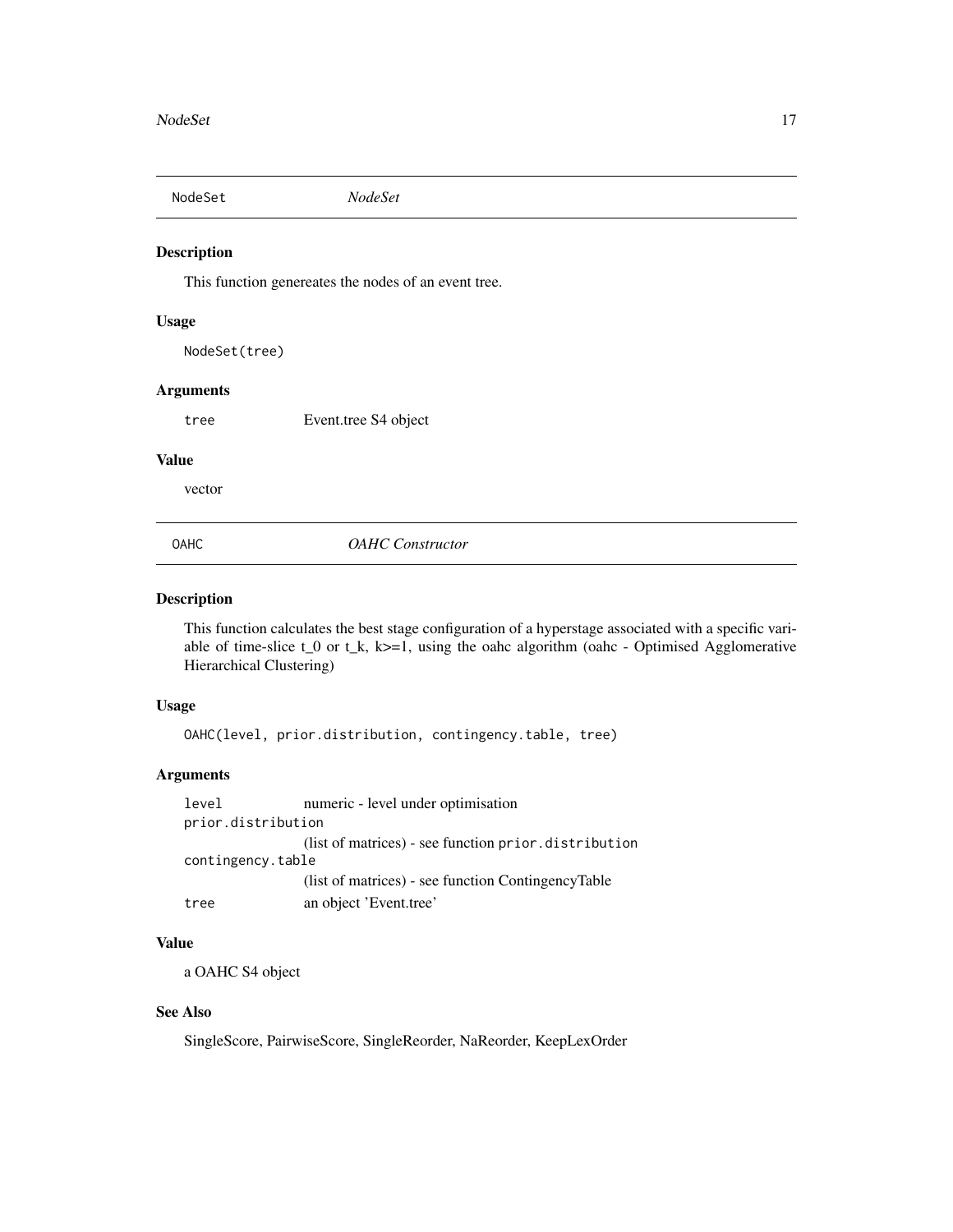<span id="page-17-0"></span>

### Description

@include heuristic\_model\_search\_algorithm.R

### Slots

score numeric

cluster list

<span id="page-17-1"></span>PairwisePosition *PairwisePosition*

### Description

The PairwisePosition function identifies if two situations are in the same position given that they are in the same stage.

### Usage

```
PairwisePosition(pair.situation, num.category, pos.next.level)
```
### Arguments

| pair.situation (vector) - situations to be analysed                                                                                                                                |
|------------------------------------------------------------------------------------------------------------------------------------------------------------------------------------|
| num.category (numeric) - number of edges that unfolds from the situations                                                                                                          |
| pos.next.level (vector) - It identifies the positions corresponding to all situations that are chil-<br>dren of situations associated with the variable spanning our target stage. |

### Value

boolean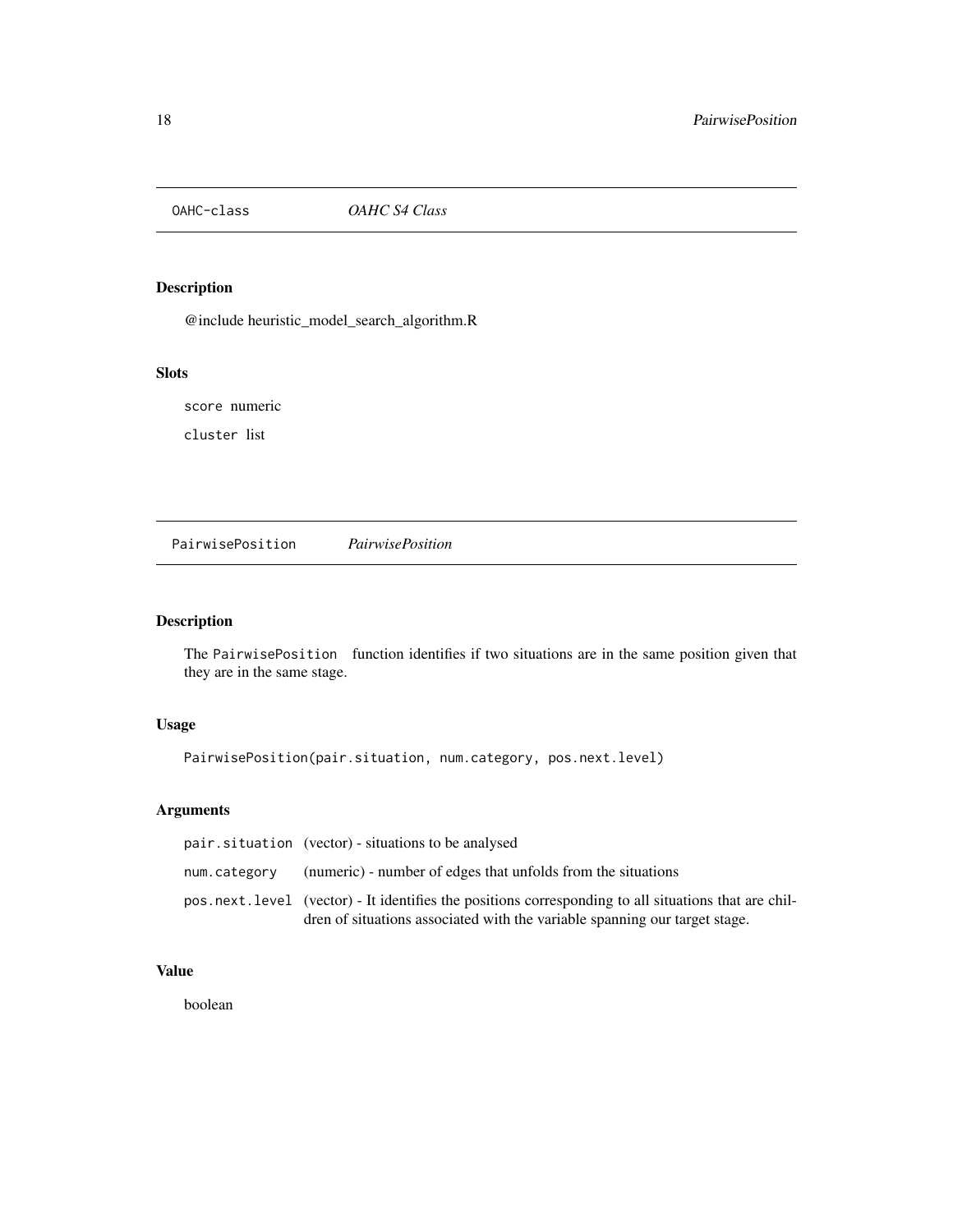<span id="page-18-0"></span>plot,Stratified.ceg.model,ANY-method *Stratified.ceg.model Plotting*

#### Description

This Method is used to plot a chain event graph from a Stratified.ceg.model S4 object. The current ceg package implementation depends on Rgraphviz package from Bioconductor to draw the CEG graph.

#### Usage

```
## S4 method for signature 'Stratified.ceg.model,ANY'
plot(x)
```
#### Arguments

x Stratified.ceg.model S4 object.

#### Value

the plot and also a pdf version is saved in the working directory.

### Examples

plot(scm)

plot,Stratified.event.tree,ANY-method *Stratified.event.tree Plotting*

### Description

Method to plot a Stratified.event.tree S4 object. The current ceg package implementation depends on Rgraphviz package from Bioconductor for plotting.

### Usage

```
## S4 method for signature 'Stratified.event.tree,ANY'
plot(x)
```
#### Arguments

x Stratified.event.tree S4 object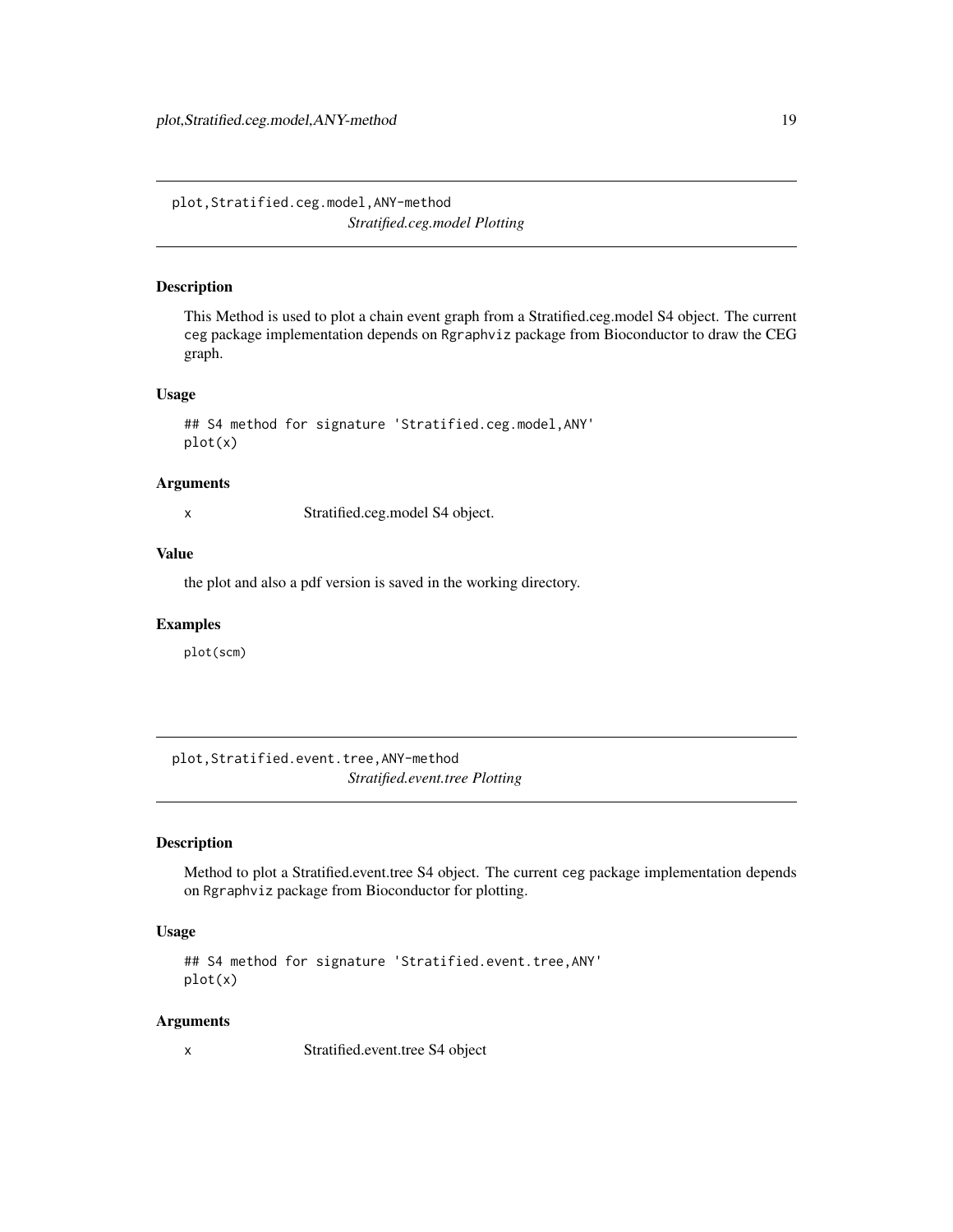## <span id="page-19-0"></span>Value

the plot and also a pdf version is saved in the working directory.

### Examples

plot(set)

plot,Stratified.staged.tree,ANY-method *Stratified.staged.tree Plotting*

### Description

Method to plot a Staged.tree S4 object. The current package ceg depends on Rgraphviz package from Bioconductor to draw graphs.

### Usage

## S4 method for signature 'Stratified.staged.tree,ANY' plot(x)

### Arguments

x Stratified.staged.tree S4 object

### Value

the plot. A pdf version is also saved in the working directory.

### Examples

plot(sst)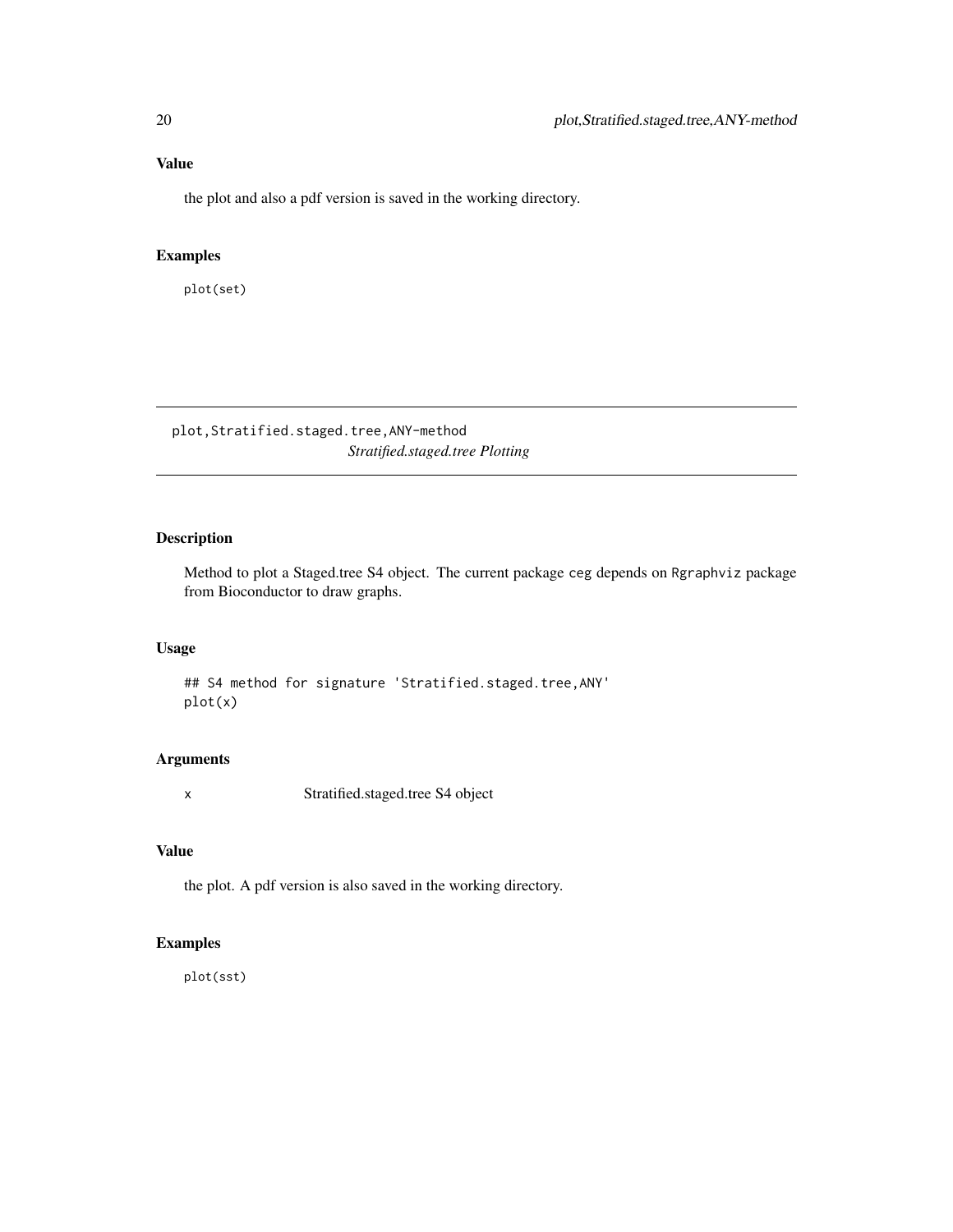### <span id="page-20-0"></span>Description

This function obtains the position structure associated with a particular variable of a CEG.

### Usage

```
PositionLevel(stage.list, num.category, num.situation.next,
 pos.next.level = list())
```
### Arguments

| stage.list         | (list) - stage structure associated with a particular variable.                                                                                              |  |
|--------------------|--------------------------------------------------------------------------------------------------------------------------------------------------------------|--|
| num.category       | (vector) - number of edges that unfolds from each position associated with our<br>target variable                                                            |  |
| num.situation.next |                                                                                                                                                              |  |
|                    | (numeric) - number of situations associated with the variable that follows our<br>target variable in the event tree.                                         |  |
|                    | pos.next.level (list) - position structure associated with the variable that follows our target vari-<br>able in the event tree (see function PositionLevel) |  |

### Value

list of lists - The first list level identifies a stage 'i' and the second list level identifies the positions associated with this stage 'i'.

### See Also

[PositionVector](#page-21-1), [PositionStage](#page-20-1) and [PairwisePosition](#page-17-1)

<span id="page-20-1"></span>

|--|

#### Description

PositionStage function yields the position structure associated with a particular stage of a CEG.

### Usage

```
PositionStage(stage.vector, num.category, pos.next.level)
```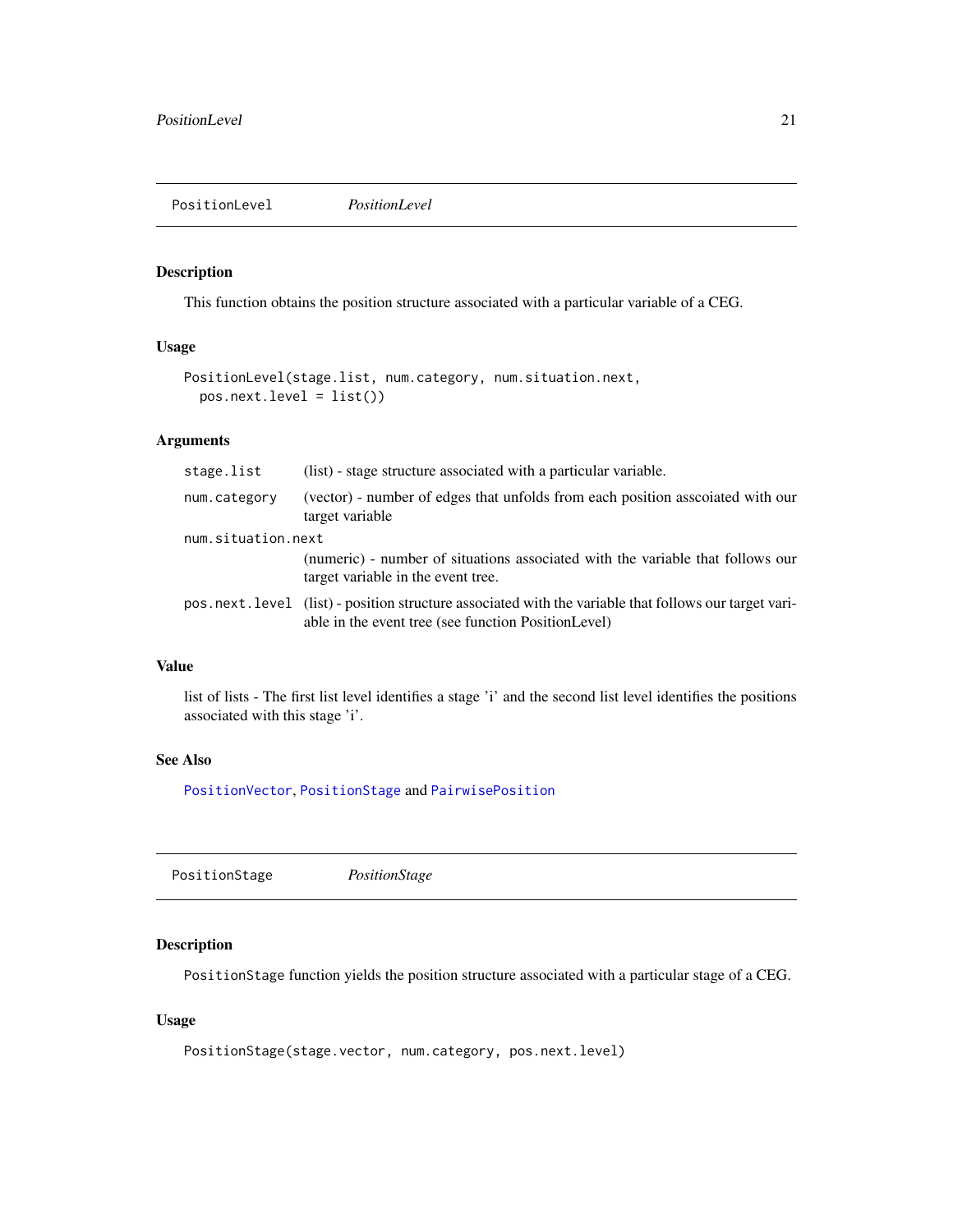## <span id="page-21-0"></span>Arguments

| stage.vector | (vector) - a set of situations that constitute a particular stage                                    |
|--------------|------------------------------------------------------------------------------------------------------|
| num.categorv | (numeric) - number of edges that unfolds from the situations                                         |
|              | pos.next.level (vector) - It identifies the positions corresponding to all situations that are chil- |
|              | dren of situations associated with the variable spanning our target stage.                           |

## Value

list of vector - Each vector identifies a position.

### See Also

[PairwisePosition](#page-17-1)

<span id="page-21-1"></span>

| PositionVector | PositionVector function rewrites a position structure associated |
|----------------|------------------------------------------------------------------|
|                | with a particular variable: from a list to a vector.             |

### Description

PositionVector function rewrites a position structure associated with a particular variable: from a list to a vector.

### Usage

PositionVector(num.situation, pos.list)

### Arguments

|          | num situation (numeric) - number of situation associated with a particular variable.  |
|----------|---------------------------------------------------------------------------------------|
| pos.list | (list) - stage structure associated with a particular variable that follows the vari- |
|          | able associated with our target position.                                             |

### Value

vector

Posterior.distribution-class

*Posterior.distribution*

## Description

Posterior.distribution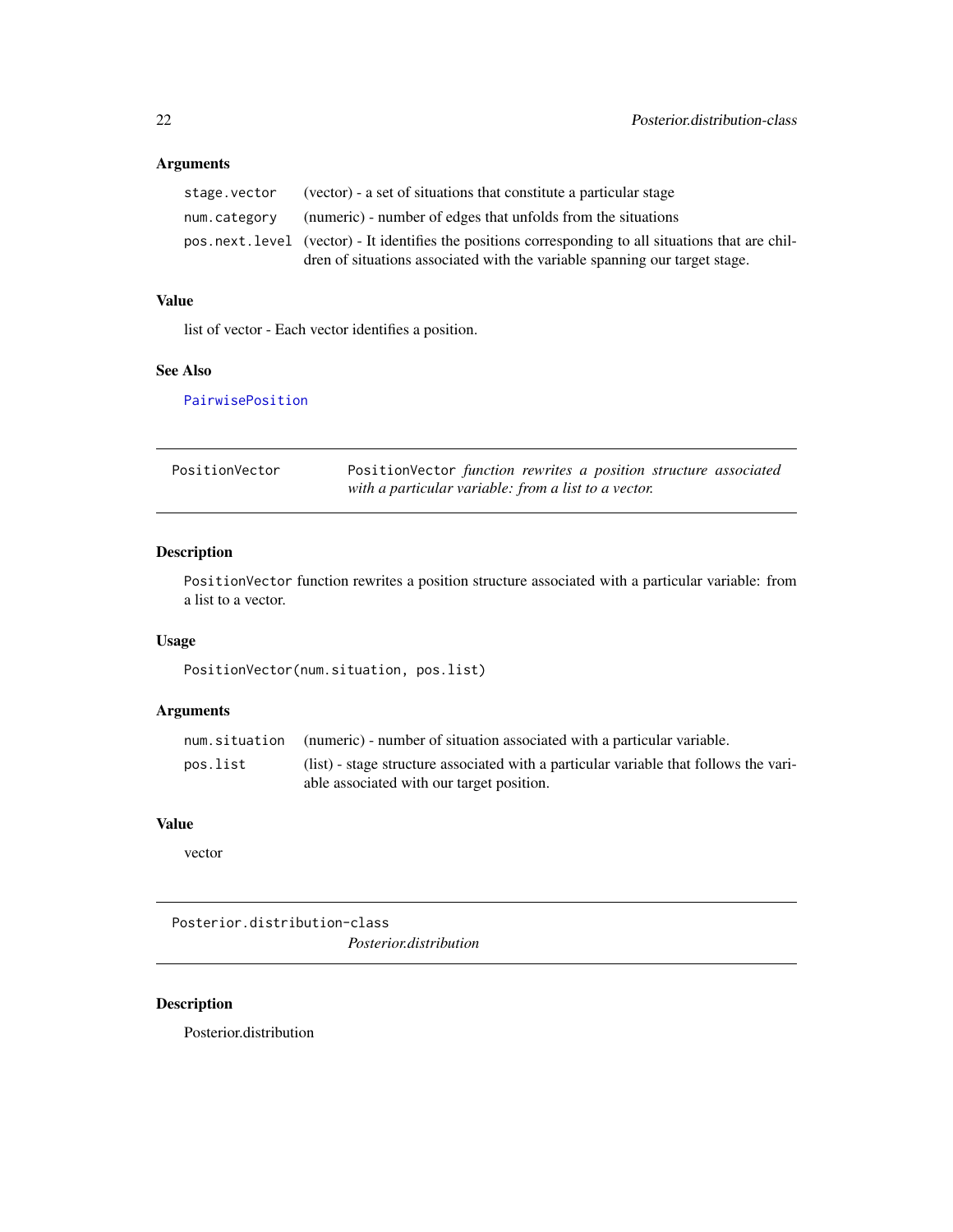<span id="page-22-0"></span>Prior.distribution-class

*Prior.distribution*

### Description

Prior.distribution

PriorDistribution *PriorDistribution*

### Description

PriorDistribution initialises the prior distributions under the conservative and uniform assumptions for the hyperparameter 'alpha' over the event tree.

### Usage

PriorDistribution(stratified.event.tree, alpha)

### Arguments

| stratified.event.tree |                                                                                                                                                      |
|-----------------------|------------------------------------------------------------------------------------------------------------------------------------------------------|
|                       | "Stratified.event.tree" a S4 object that represents an event tree.                                                                                   |
| alpha                 | numeric It plays a role of a phantom sample to construct the prior probability<br>distribution and represents the prior knowledge about the process. |

#### Value

prior is a list of matrices. Each matrix is a collection of vectors that correspond to a prior for each situation associated with a particular variable.

### See Also

[PriorVariable](#page-23-1)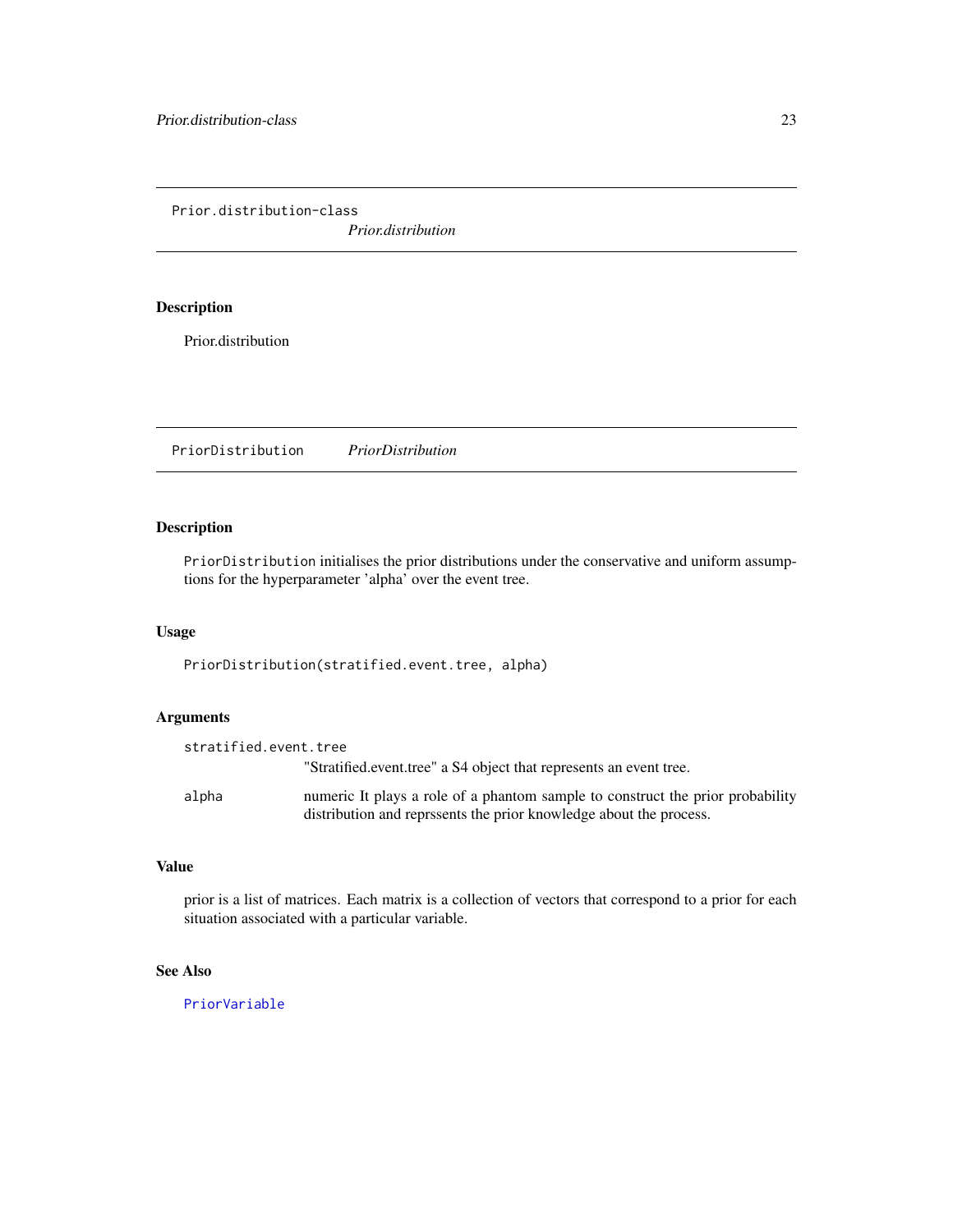<span id="page-23-1"></span><span id="page-23-0"></span>PriorVariable *PriorVariable*

#### Description

The function PriorVariable yields the prior distributions for all situations associated with a particular variable in the event tree.

### Usage

```
PriorVariable(ref, alpha.edge)
```
### Arguments

| ref        | numeric - It indicates the variable.                                              |
|------------|-----------------------------------------------------------------------------------|
| alpha.edge | vector - Dirichlet hyperparameter vector of a situation associated with a partic- |
|            | ular variable.                                                                    |

### Value

a matrix. Each row represents the Dirichlet hyperparameter vector of a situation associated with a particular variable in the event tree.

### See Also

Prior.distribution and AlphaEdgeInternal

scm *test stratified ceg model*

### Description

A Stratified.ceg.model S4 object, generated using the command scm <- Stratified.ceg.model(sst)

### Usage

data(scm)

### Format

a Stratified.ceg.model S4 object

### Examples

data(scm)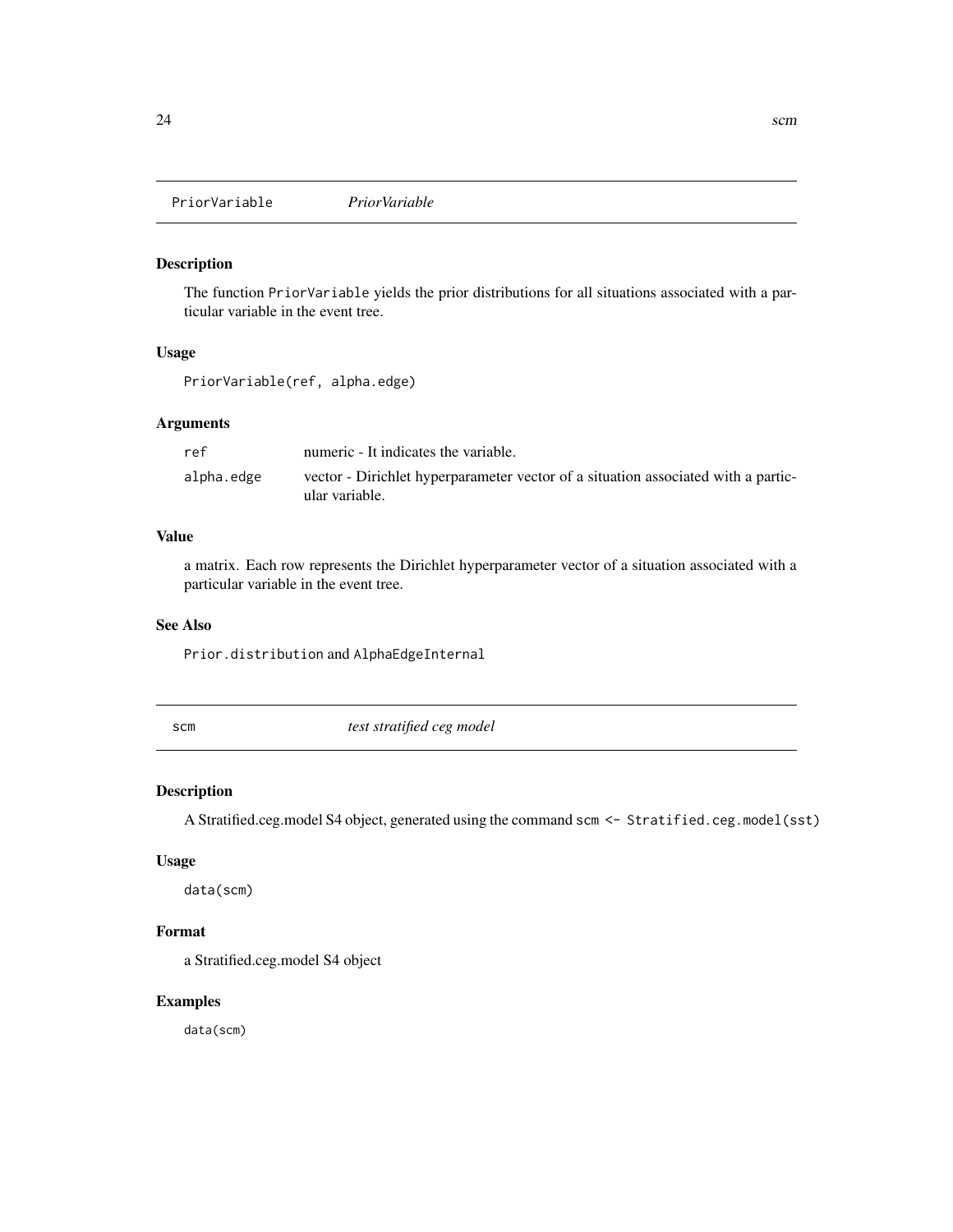<span id="page-24-0"></span>

### Description

A Stratified.event.tree S4 object, generated using the command set <- Stratified.event.tree(artificial.chds)

#### Usage

data(set)

### Format

a Stratified.event.tree S4 object

### Examples

data(set)

set.manual *test stratified event tree (manualy constructed)*

### Description

A Stratified.event.tree S4 object, generated using manual input. See Stratified.event.tree documentation examples.

#### Usage

data(set)

### Format

a Stratified.event.tree S4 object

#### Examples

data(set.manual)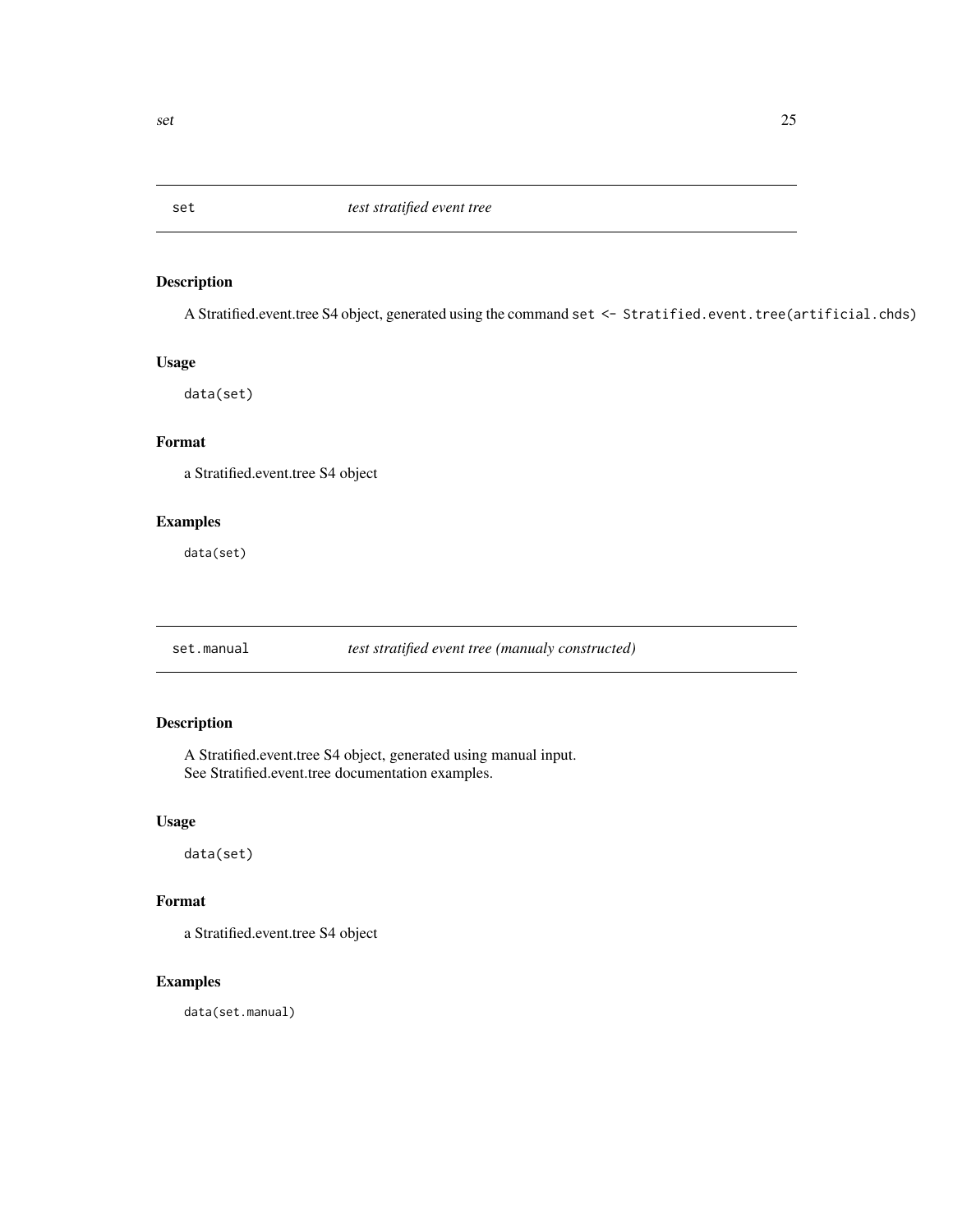<span id="page-25-0"></span>

#### Description

A Stratified.staged.tree S4 object, generated using the command sst <- Stratified.staged.tree(artificial.chds)

### Usage

data(sst)

### Format

a Stratified.staged.tree S4 object

### Examples

data(sst)

Staged.tree-class *Staged.tree*

### Description

A staged tree is an event tree embellished with colours using a probabilistic measure. Two situations are said to be in the same stage if they have equivalent probabilistic space and identical conditional probabilities. Each stage is associated with a different colour.

### Slots

event.tree Event.tree.

Stratified.ceg.model *Stratified.ceg.model constructor.*

### Description

S3 function to friendly construct S4 Stratified.ceg.model.

### Usage

Stratified.ceg.model(stratified.staged.tree)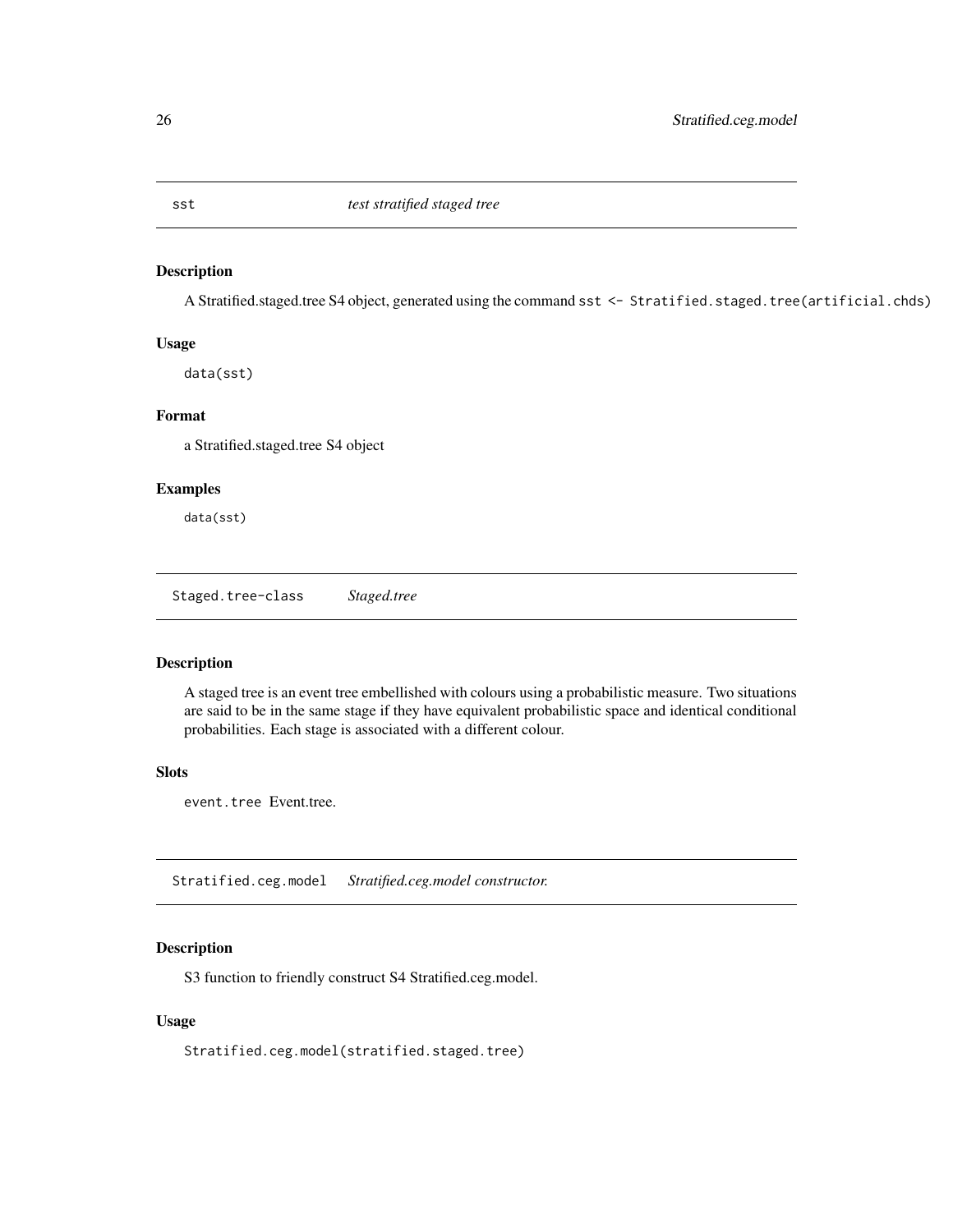#### <span id="page-26-0"></span>**Arguments**

stratified.staged.tree

Stratified.staged.tree S4 object A staged tree is called stratified if its supporting event tree is stratified and all vertices which are in the same stage are also at the same distance of edges from the root.

#### Value

a Stratified.ceg.model S4 object.

#### Examples

scm <- Stratified.ceg.model(sst)

Stratified.ceg.model-class *Stratified.ceg.model*

### Description

The Stratified.ceg.model is a S4 class that extends Ceg.model. The object represents a CEG model derived from its supporting Stratified.staged.tree using some graphical transformation rules.

Stratified.event.tree *Stratified.event.tree*

### Description

Constructor method to Stratified.event.tree S4 objects. It accepts different sets for parameters types.

#### Usage

```
Stratified.event.tree(x, ...)
## S4 method for signature 'missing'
Stratified.event.tree(x)
## S4 method for signature 'ANY'
Stratified.event.tree(x, ...)
## S4 method for signature 'data.frame'
Stratified.event.tree(x = "data-frame")## S4 method for signature 'list'
Stratified.event.tree(x = "list")
```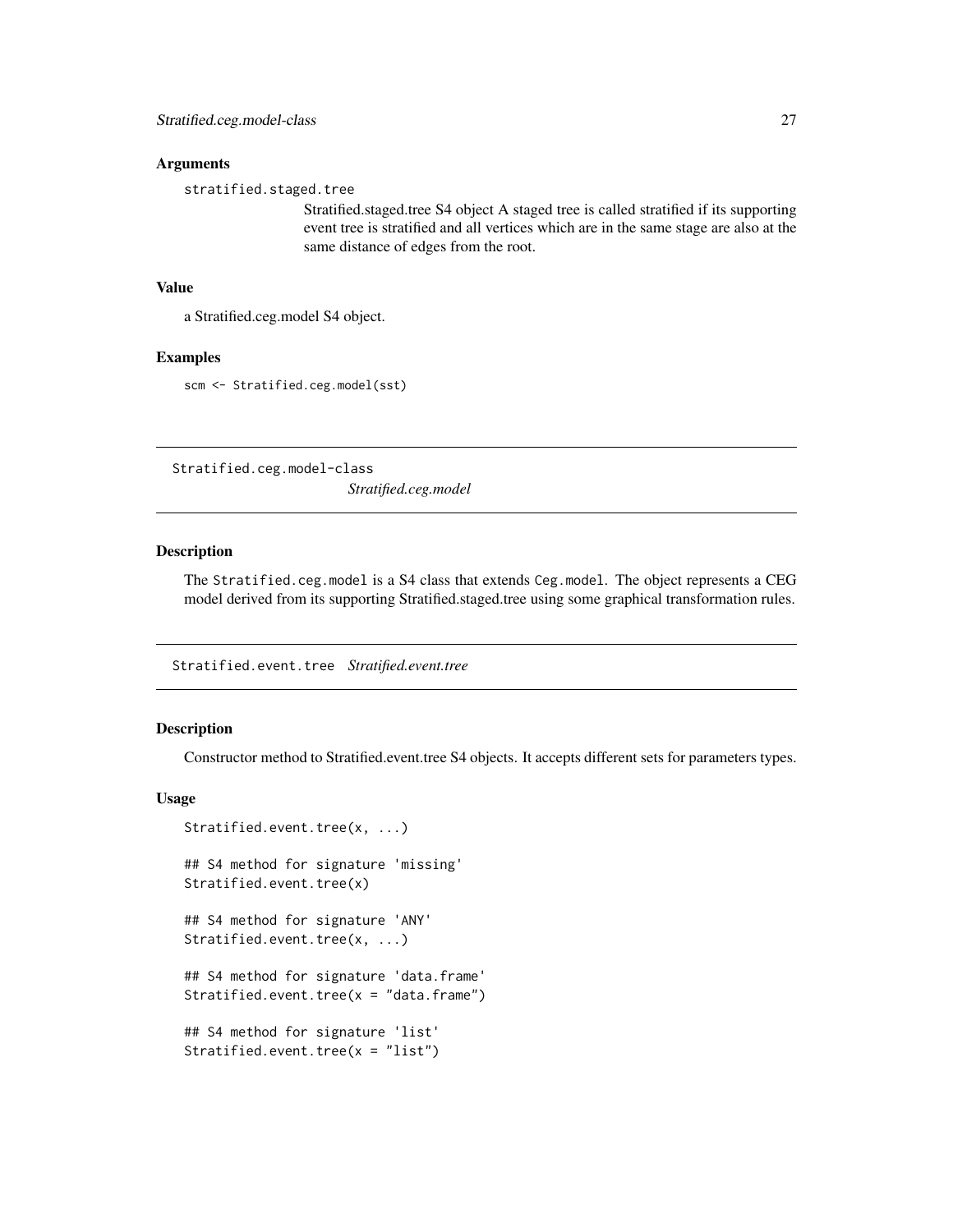#### <span id="page-27-0"></span>**Arguments**

| $\mathsf{X}$ | (data.frame), where data.frame is a well behavioured data set; or<br>(list), list of Variable S4 objects, in the expected order of plotting. |
|--------------|----------------------------------------------------------------------------------------------------------------------------------------------|
|              |                                                                                                                                              |
| $\cdot$      | (not used)                                                                                                                                   |

### Value

a Stratified.event.tree S4 object

### Note

A Stratified.event.tree may be manualy created (see examles) A call to Stratified.event.tree() with no parameters will return an error message for missing argument. A call to Stratified.event.tree(x,  $\dots$ ), x not being a data.frame or a list, will return an error message.

#### Examples

set <- Stratified.event.tree(artificial.chds)

```
set.manual <- Stratified.event.tree(list(Variable("age",list(Category("old"),
Category("medium"), Category("new"))),Variable("state", list(Category("solid"),
Category("liquid"), Category("steam"))), Variable("costumer",
list(Category("good"), Category("average"), Category("very bad"),
Category("bad")))))
```
Stratified.event.tree-class *Stratified.event.tree S4 Class*

### Description

An event tree is called stratified if the set of events that unfold from all situations, which are at the same distance of edges from the initial situation, are identical.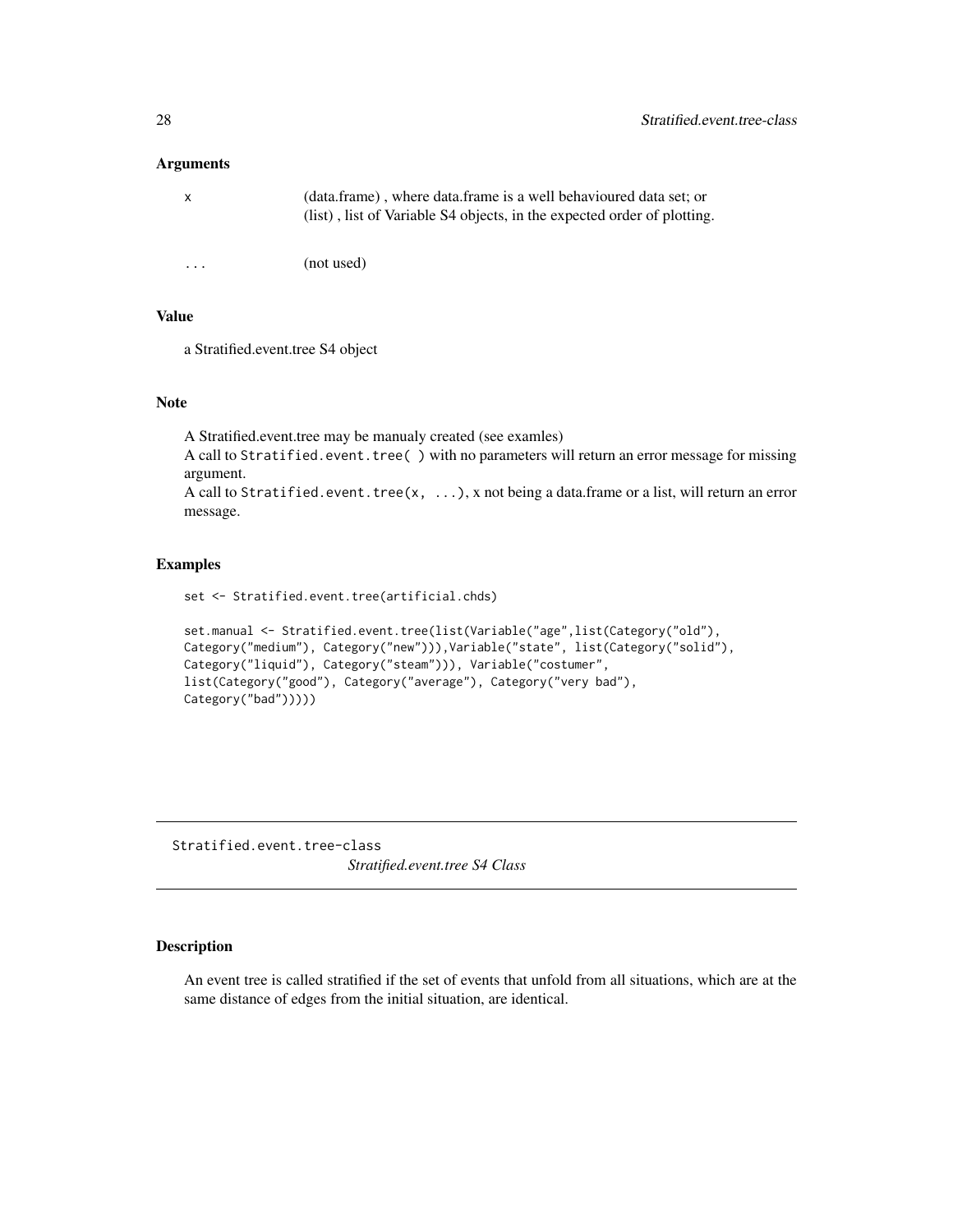<span id="page-28-0"></span>Stratified.staged.tree

*Stratified.staged.tree*

#### Description

Constructor method to Stratified.staged.tree S4 objects. It accepts different sets for parameters types.

### Usage

```
Stratified.staged.tree(x, y, z, ...)
## S4 method for signature 'missing,ANY,ANY'
Stratified.staged.tree(x, y, z, ...)
## S4 method for signature 'ANY,ANY,ANY'
Stratified.staged.tree(x, y, z, ...)
 ## S4 method for signature 'data.frame, numeric, numeric'
Stratified.staged.tree(x = "data-frame",y = 1L, z = 0L## S4 method for signature 'data.frame,numeric,missing'
Stratified.staged.tree(x = "data-frame",y = 1L## S4 method for signature 'data.frame, missing, missing'
Stratified.staged.tree(x = "data-frame")## S4 method for signature 'Stratified.event.tree,list,ANY'
Stratified.staged.tree(x = "Stratified.event.tree",
```

```
y = "list")
```
#### Arguments

| $\mathsf{x}$            | (data.frame) is a well behavioured data set or (Stratified.event.tree)                                                                                                             |
|-------------------------|------------------------------------------------------------------------------------------------------------------------------------------------------------------------------------|
| y                       | (numeric) alpha or (list) that represents the stage structure. To construct it, the<br>user must plot the Stratified.event.tree graph and use the labelled number of each<br>node. |
| z                       | (numeric) variable.order                                                                                                                                                           |
| $\cdot$ $\cdot$ $\cdot$ | (not used)                                                                                                                                                                         |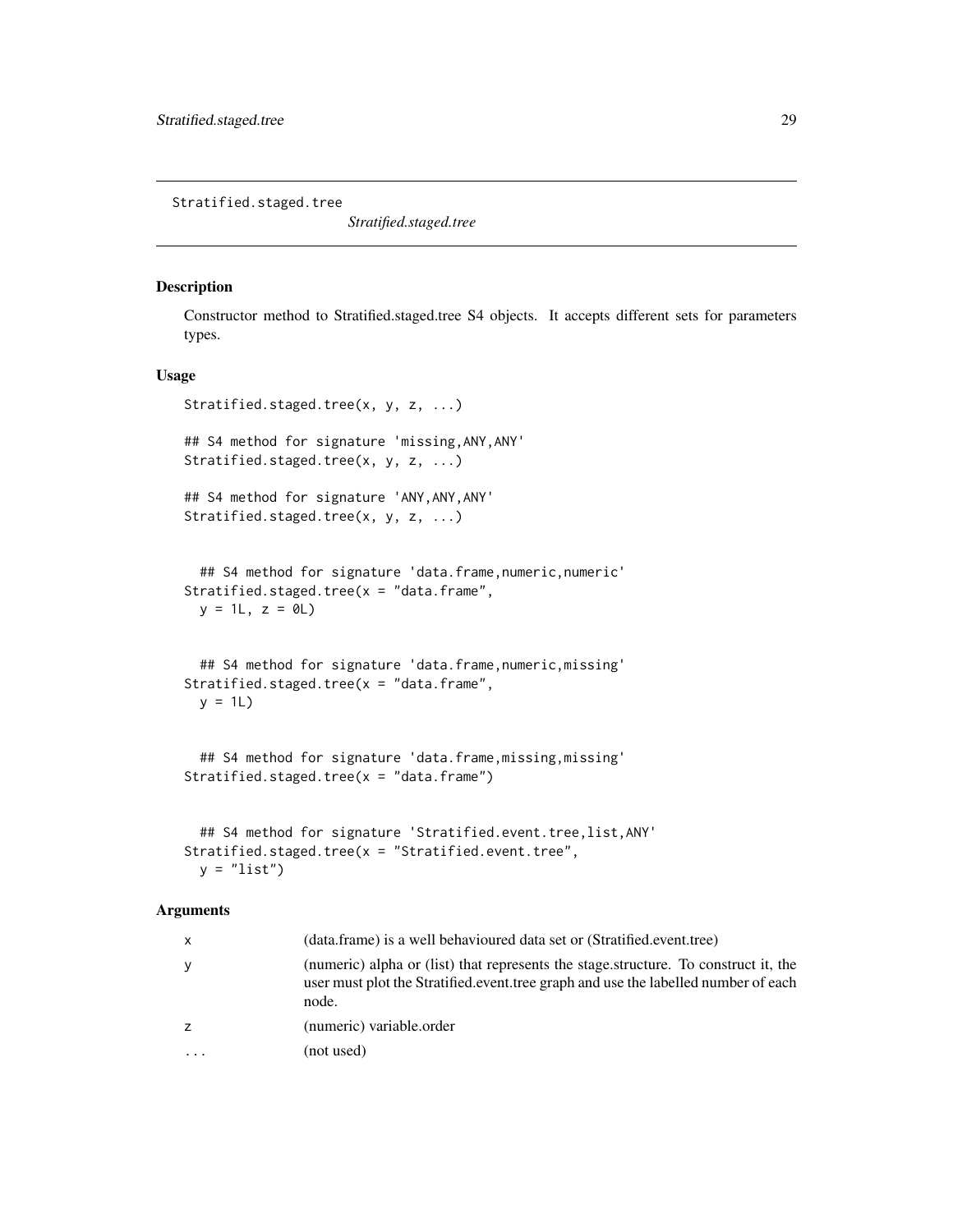<span id="page-29-0"></span>a Stratified.staged.tree S4 object

#### Note

The implementation admits providing the three arguments, or the first two, or even only the data.frame. The default variable order is as in the data.frame and the default alpha is 1L. To manualy create a stratified.event.tree from a stratified.event.tree:

1st plot the stratified.event.tree - plot(set)

2nd Looking the graph, you can create the stage structure, such as: stage.structure  $\leq$  list(list(c(2,3)), list(c(4)

3rd Finally you can create your Stratified.event.tree: st.manual<- Stratified.staged.tree(set, stage.structure)

A call to Stratified.staged.tree() with no parameters will return an error message for missing argument.

A call to Stratified. staged.tree(x,  $\dots$ ), x not being a data.frame or a Event.tree, will return an error message.

#### Examples

sst <- Stratified.staged.tree(artificial.chds)

```
stt.manual <- Stratified.staged.tree(set.manual,
list(list(c(2,3)), list(c(4,7,12),c(5,8,9))))
```
Stratified.staged.tree-class *Stratified.staged.tree*

#### Description

A stratified staged tree is a staged tree whose supporting event tree is stratified and all vertices which are in the same stage are also at the same distance of edges from the root.

#### **Slots**

- event.tree Stratified.event.tree. An stratified event tree is an event tree whose set of events that unfold from all situations, which are at the same distance of edges from the initial situation, are identical.
- situation list.
- contingency.table list of matrices that represent the contigency tables associated with each variable in the event tree.
- stage.structure list in which each component is a list associated with a variable in the staged tree that has the following data structure: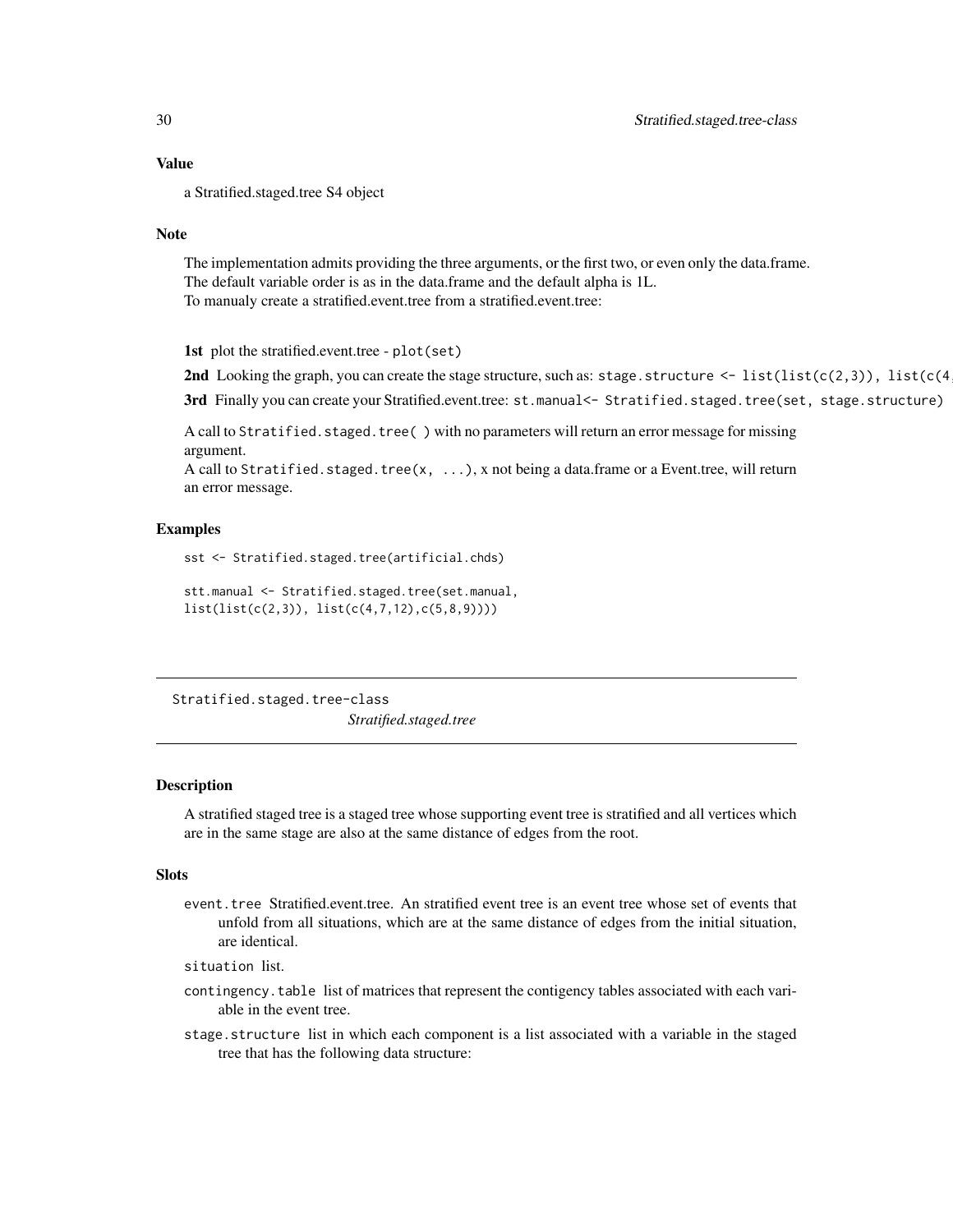### <span id="page-30-0"></span>StratifiedCegPosition 31

- \$score numeric. This is the logarithmic form of the marginal likelihood associated with a particular variable.
- \$cluster list whose components are vectors. Each vector represents a stage associated with a particular variable.
- stage.probability list in which each component is a list associated with a variable in the staged tree. Each component of this sublist is a vector that represents the probability distribution associated with a particular stage of the target variable.
- prior.distribution list of matrices. Each matrix is a collection of vectors that correspond t a prior distribution for each situation associated with a particular variable.
- posterior.distribution list of matrices. Each matrix is a collection of vectors that correspond t a prior distribution for each situation associated with a particular variable.
- model.score numeric. This is the logarithmic form of the marginal likelihood.

StratifiedCegPosition *StratifiedCegPosition*

### Description

This function obtains the position structure associated with a stratified CEG.

### Usage

StratifiedCegPosition(stage, num.category, num.situation)

#### **Arguments**

| stage        | (list) - stage structure associated with a particular variable.                              |
|--------------|----------------------------------------------------------------------------------------------|
| num.category | (vector) - number of edges that unfold from stages associated with a particular<br>variable. |
|              | num situation (vector) - number of situations associated with each variable.                 |

### Value

list of lists

- First list level identifies a variable 'v'.
- Second list level identifies a stage 'a' associated with a variable 'v'.
- The third list level identifies the positions associated with a stage 'a' .

@seealso PositionLevel, PositionVector, PositionStage, PairwisePosition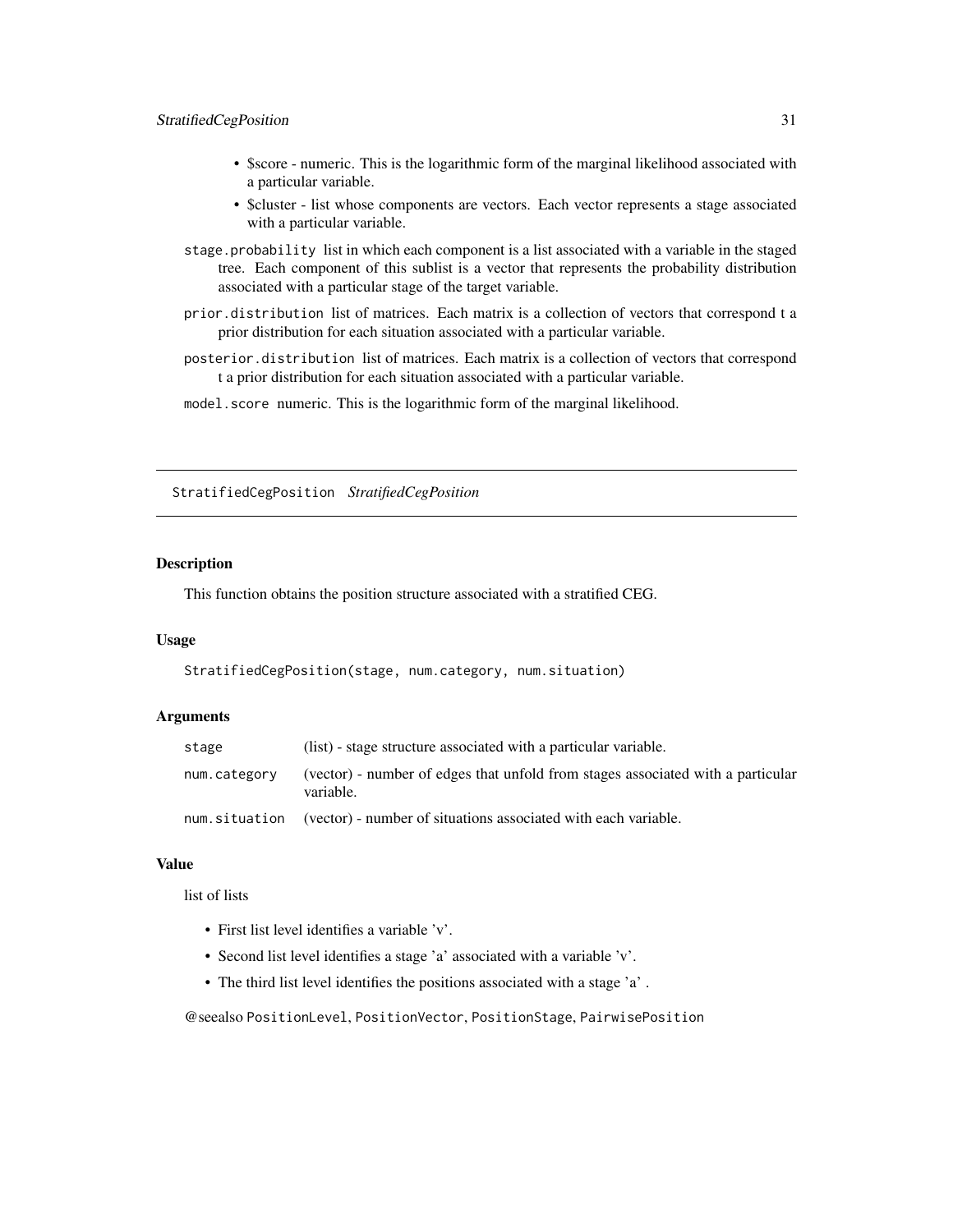<span id="page-31-0"></span>StratifiedEventTreeGraph

*StratifiedEventTreeGraph*

### Description

StratifiedEventTreeGraph

### Usage

StratifiedEventTreeGraph(event.tree)

### Arguments

| event.tree | "Event.tree" S4 object                                                     |
|------------|----------------------------------------------------------------------------|
|            | @ return list with a data structure that is adequate to plot an event tree |

| <b>TreeGraph</b><br>TreeGraph |
|-------------------------------|
|-------------------------------|

### Description

A function to produce the data structure needed to plot Event and Staged trees using RGraphviz.

### Usage

```
TreeGraph(tree, solution = list(), name = c(), range.color = 1)
```
### Arguments

| tree        | Event.tree S4 object                                                                                             |
|-------------|------------------------------------------------------------------------------------------------------------------|
| solution    | list with two components:                                                                                        |
|             | • numeric - score associated with a level<br>• list of vectors - stage structure                                 |
| name        | vector of strings - variable names                                                                               |
| range.color | (numeric) - it chooses the palette. If 1, it is used a 8-color palette. If 2, it is used<br>a 501-color palette. |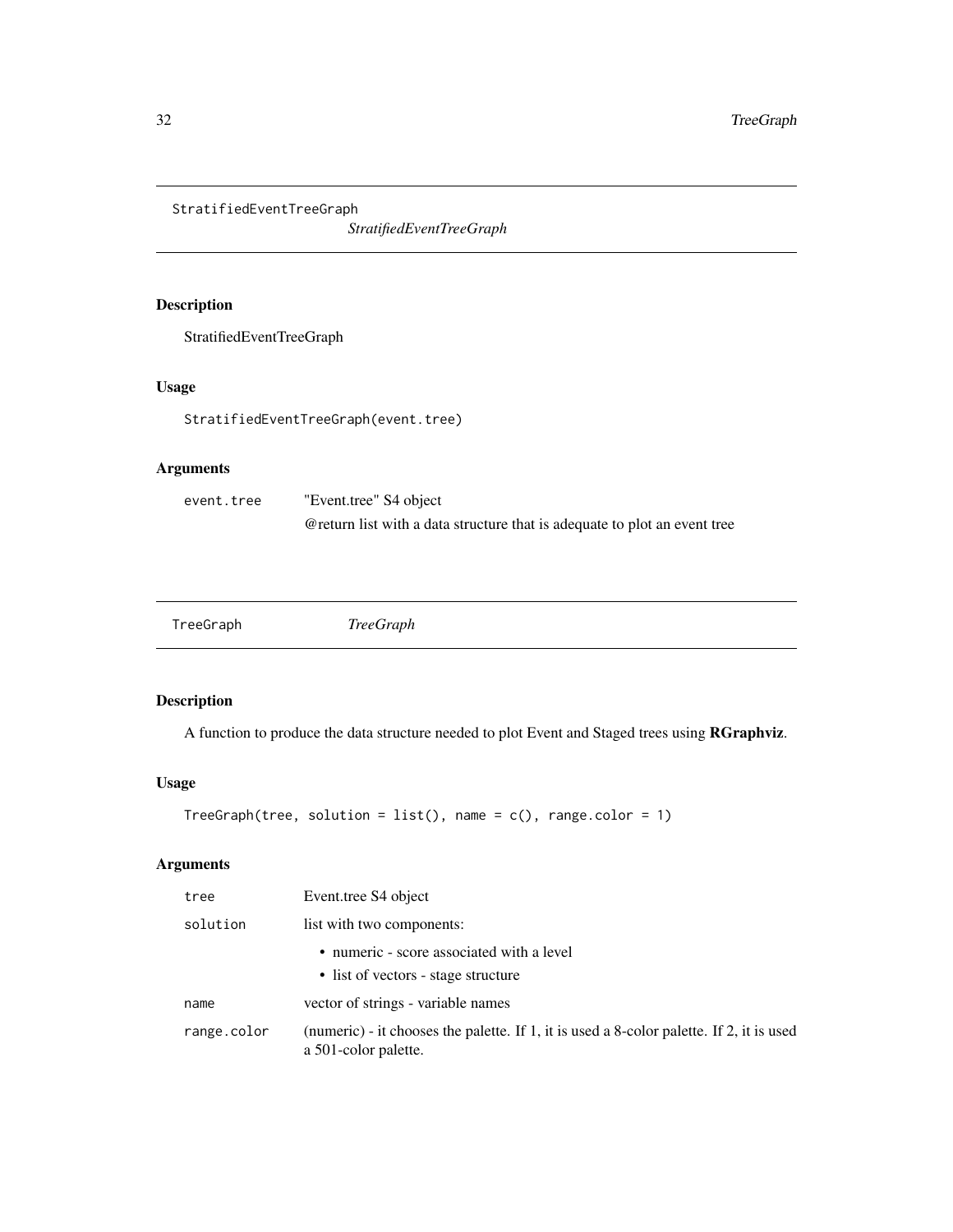### <span id="page-32-0"></span>TruncatedPath 33

### Value

list:

- \$node node attributes
	- \$node\$nodes (vector) set of situations.
	- node\$label (vector) it identifies the variable asscoiated with each position.
	- node\$color (vector) color of each situation. All situations coincident with a stage are depicted in black.
- \$edge edge attributes
	- \$edge\$edges (list) set of list that emanates from each situation.
	- edge\$label (vector) edge labels.

<span id="page-32-1"></span>TruncatedPath *TruncatedPath*

### Description

This internal function yields a vector that contains the edges arriving at situations associated with a particular variable for all paths that emanate from the root node and pass through these situations in the event tree.

### Usage

```
TruncatedPath(ref, k, var, num.category, num.situation, label.category)
```
#### Arguments

| ref                 | numeric |
|---------------------|---------|
| k                   | numeric |
| var                 | numeric |
| num.category        | list    |
| num.situation       | list    |
| label.category list |         |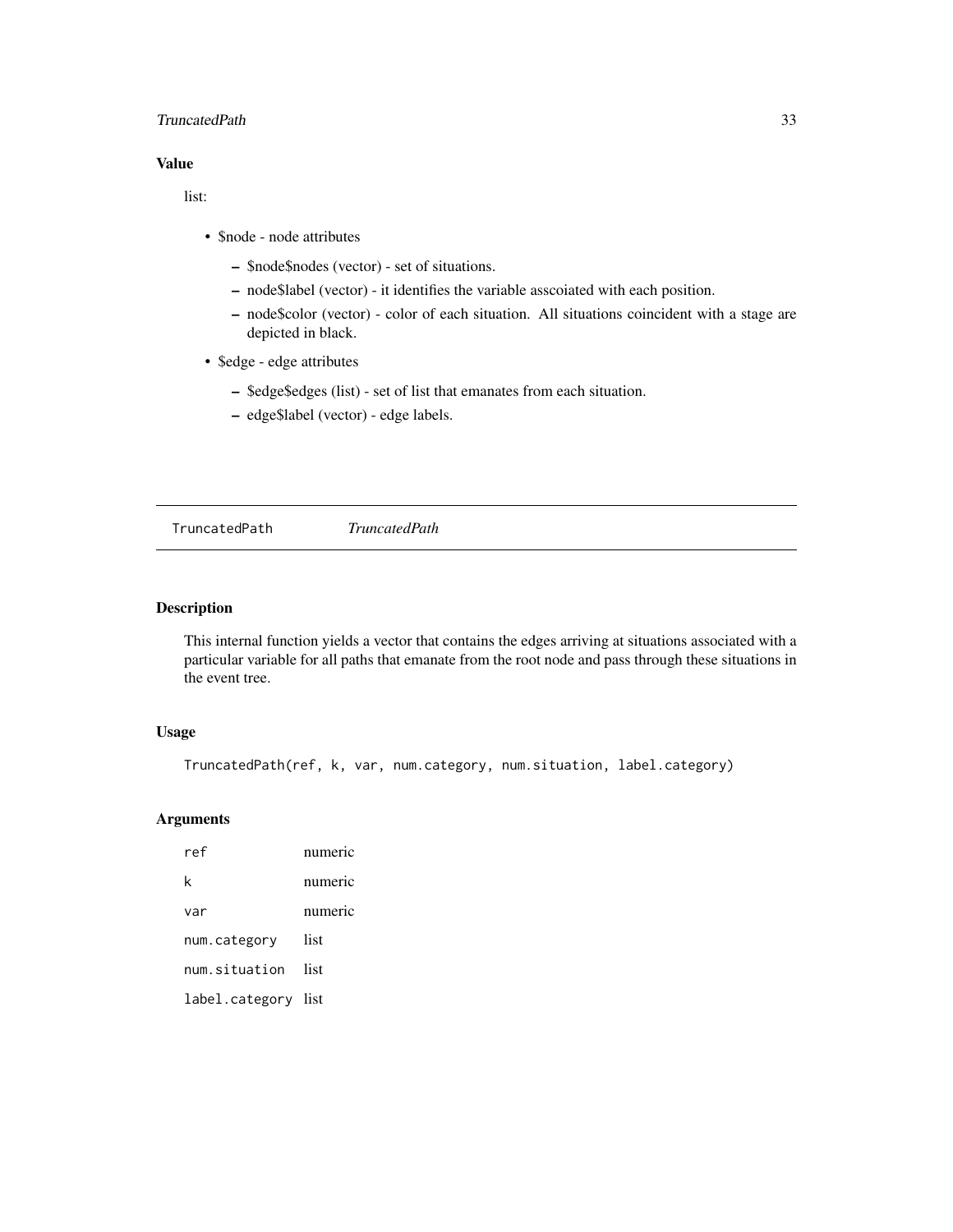<span id="page-33-1"></span><span id="page-33-0"></span>

### Description

Variable(name,categories) is a function that act as constructor to Variable S4 object. Variable S4 class contains two slots with the Variable name and a list of Categories. It is used to construct Stratified.vent.tree objects.

### Usage

Variable(name, categories)

### Arguments

| name       | character, the Variable name   |
|------------|--------------------------------|
| categories | a list of S4 Category objects. |

### Value

a [Variable](#page-33-1) S4 object

#### Examples

```
var <- Variable("variable.name", list(Category("cat1"), Category("cat2"),
Category("cat3")))
```
Variable-class *Variable S4 Class*

#### Description

Variable S4 class contains two slots with the Variable name and a list of Categories. It is used to construct Stratified.vent.tree objects.

### **Slots**

name character.

categories list of Category S4 objects.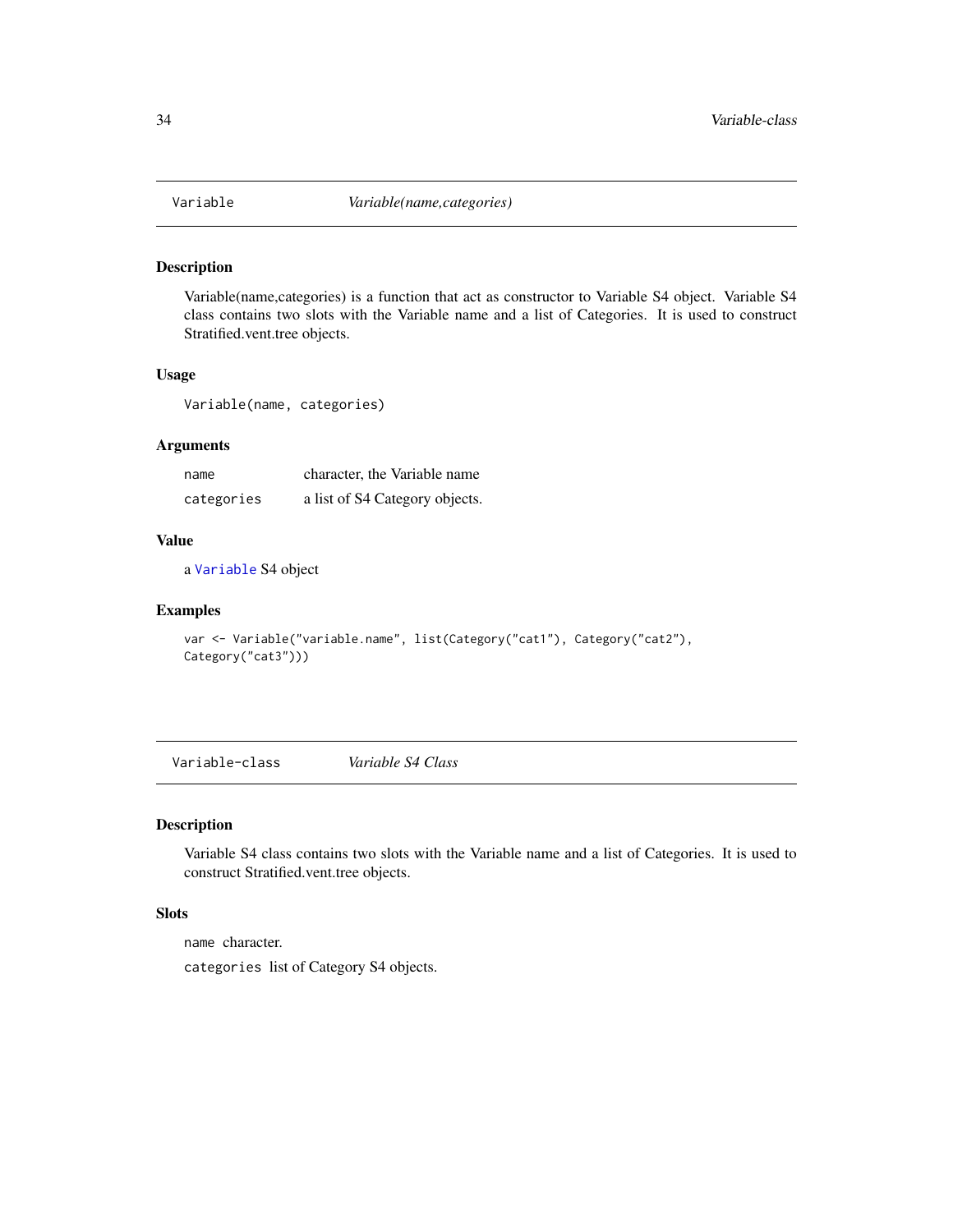# <span id="page-34-0"></span>Index

∗Topic datasets artificial.chds, [5](#page-4-0) scm, [24](#page-23-0) set, [25](#page-24-0) set.manual, [25](#page-24-0) sst, [26](#page-25-0) AlphaEdgeInternal, [4](#page-3-0) artificial.chds, [5](#page-4-0) Category, *[5](#page-4-0)*, [5](#page-4-0) Category-class, [6](#page-5-0) ceg *(*ceg-package*)*, [3](#page-2-0) ceg-package, [3](#page-2-0) Ceg.model-class, [6](#page-5-0) CegGraphSimple, [7](#page-6-0) CheckAndCleanData, [8](#page-7-0) ContingencyTable, [8](#page-7-0) ContingencyTableVariable, [9](#page-8-0) Dinamic.programming-class, [9](#page-8-0) Dirchlet.distribution-class, [10](#page-9-0) Dirchlet.MPNL.distribution-class, [10](#page-9-0) Distribution.of.probability-class, [10](#page-9-0) EdgeLabel, [11](#page-10-0) EdgeList, [11](#page-10-0) EdgeSituation, [12](#page-11-0) Event.tree-class, [12](#page-11-0) Exhaustive.model.search.algorithm-class, [12](#page-11-0) Heuristic.model.search.algorithm-class, [13](#page-12-0) KeepLexOrder, [13](#page-12-0) LabelStage, [13](#page-12-0) ListToVector, [14](#page-13-0)

MergeLabels, [14](#page-13-0)

Model.search.algorithm-class, [15](#page-14-0) Multinomial.distribution-class, [15](#page-14-0) NodeColor, [15](#page-14-0) NodeLabel, [16](#page-15-0) NodeSet, [17](#page-16-0) OAHC, [17](#page-16-0) OAHC-class, [18](#page-17-0) PairwisePosition, [18,](#page-17-0) *[21,](#page-20-0) [22](#page-21-0)* plot,Stratified.ceg.model,ANY-method, [19](#page-18-0) plot,Stratified.event.tree,ANY-method, [19](#page-18-0) plot,Stratified.staged.tree,ANY-method, [20](#page-19-0) PositionLevel, [21](#page-20-0) PositionStage, *[21](#page-20-0)*, [21](#page-20-0) PositionVector, *[21](#page-20-0)*, [22](#page-21-0) Posterior.distribution-class, [22](#page-21-0) Prior.distribution-class, [23](#page-22-0) PriorDistribution, [23](#page-22-0) PriorVariable, *[23](#page-22-0)*, [24](#page-23-0) scm, [24](#page-23-0) set, [25](#page-24-0) set.manual, [25](#page-24-0) sst, [26](#page-25-0) Staged.tree-class, [26](#page-25-0) Stratified.ceg.model, [26](#page-25-0) Stratified.ceg.model-class, [27](#page-26-0) Stratified.event.tree, [27](#page-26-0) Stratified.event.tree,ANY-method *(*Stratified.event.tree*)*, [27](#page-26-0) Stratified.event.tree,data.frame-method *(*Stratified.event.tree*)*, [27](#page-26-0) Stratified.event.tree,list-method *(*Stratified.event.tree*)*, [27](#page-26-0) Stratified.event.tree,missing-method *(*Stratified.event.tree*)*, [27](#page-26-0)